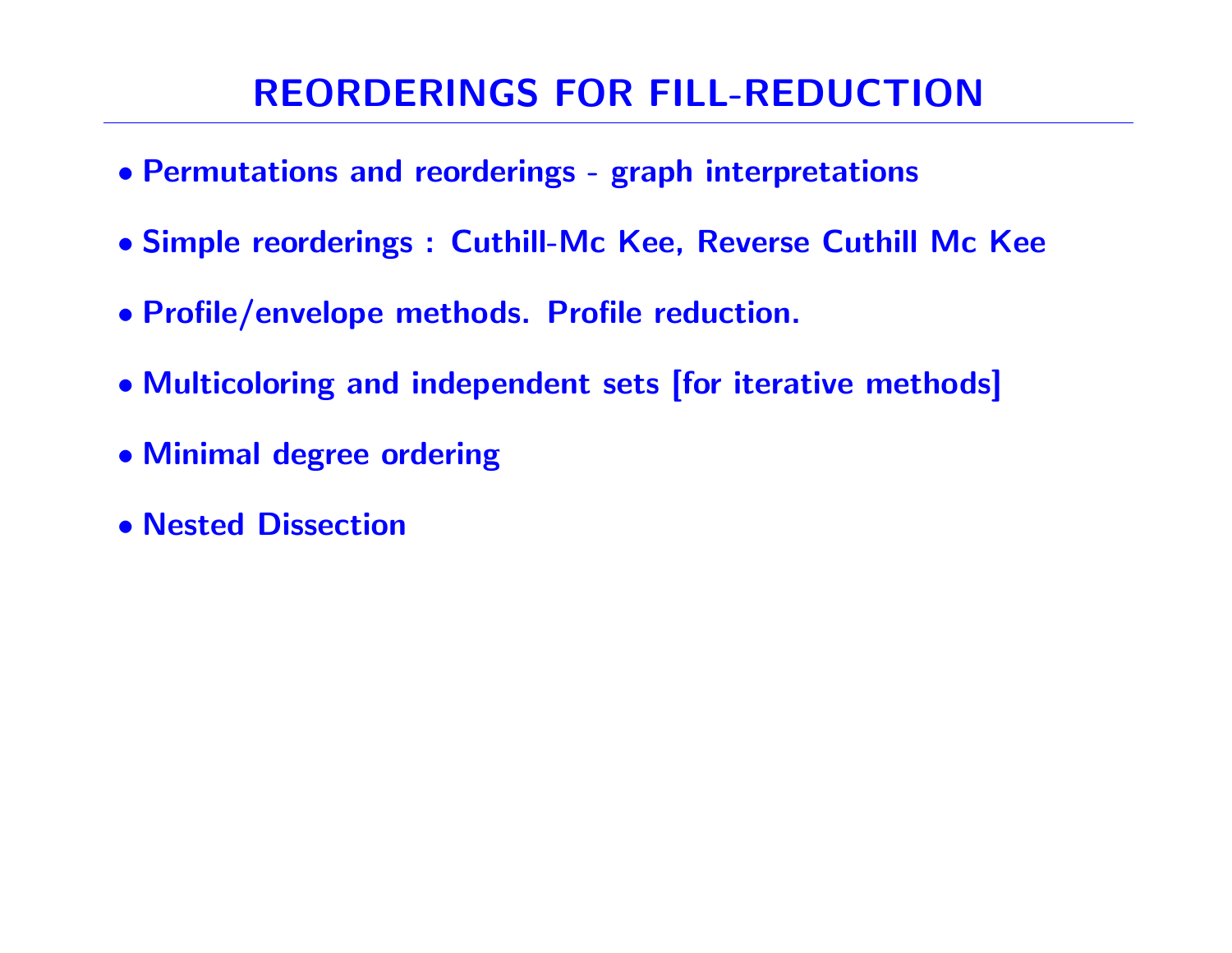#### Reorderings and graphs

Let 
$$
\pi = \{i_1, \dots, i_n\}
$$
 a permutation

 $\blacktriangleright \ A_{\pi,*} = \big\{ a_{\pi(i),j} \big\}_{i,j=1,...,n} =$  matrix  $A$  with its  $i$ -th row replaced by row number  $\pi(i)$ .

A<sub>\*</sub>, $\pi$  = matrix A with its j-th column replaced by column  $\pi(j)$ .

$$
\blacktriangleright \text{ Define } P_{\pi} = I_{\pi,*} = \text{``Permutation matrix''} - \text{Then:}
$$

(1) Each row (column) of  $P_\pi$  consists of zeros and exactly one "1" (2)  $A_{\pi,*} = P_{\pi}A$ (3)  $P_{\pi} P_{\pi}^T$  $\frac{d^T}{d\pi}=I$  $\left(4\right)$   $A_{*,\pi}=AP^T_{\pi}$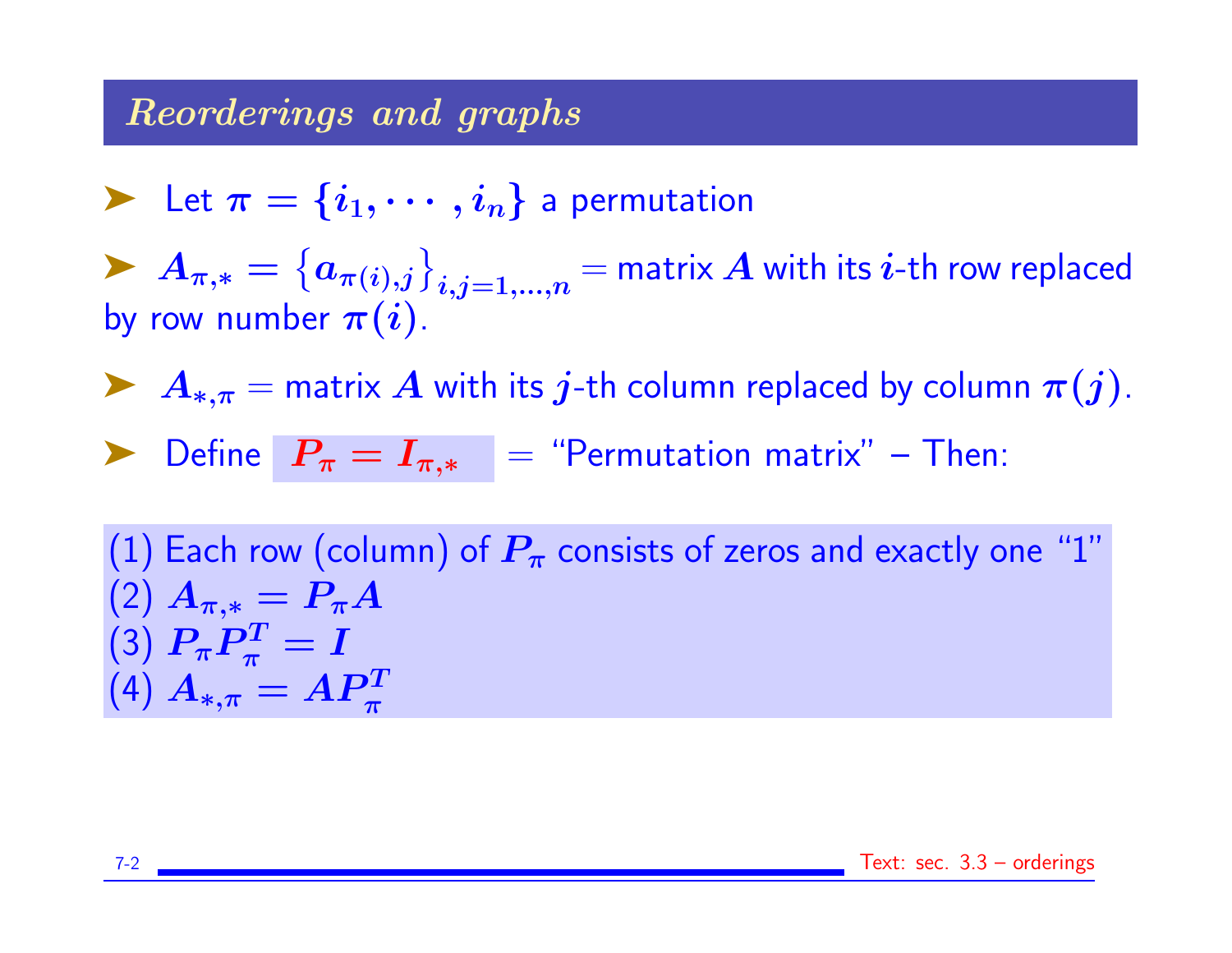Consider now:

$$
A'=A_{\pi,\pi}=P_\pi AP_\pi^T
$$

Element in position  $(i, j)$  in matrix  $A'$  is exactly element in position  $(\pi(i),\pi(j))$  in  $A$ .  $(a'_{ij}=a_{\pi(i),\pi(j)})$ 

 $(i, j) \in E_{A'} \quad \Longleftrightarrow \quad (\pi(i), \pi(j)) \ \in E_A$ 

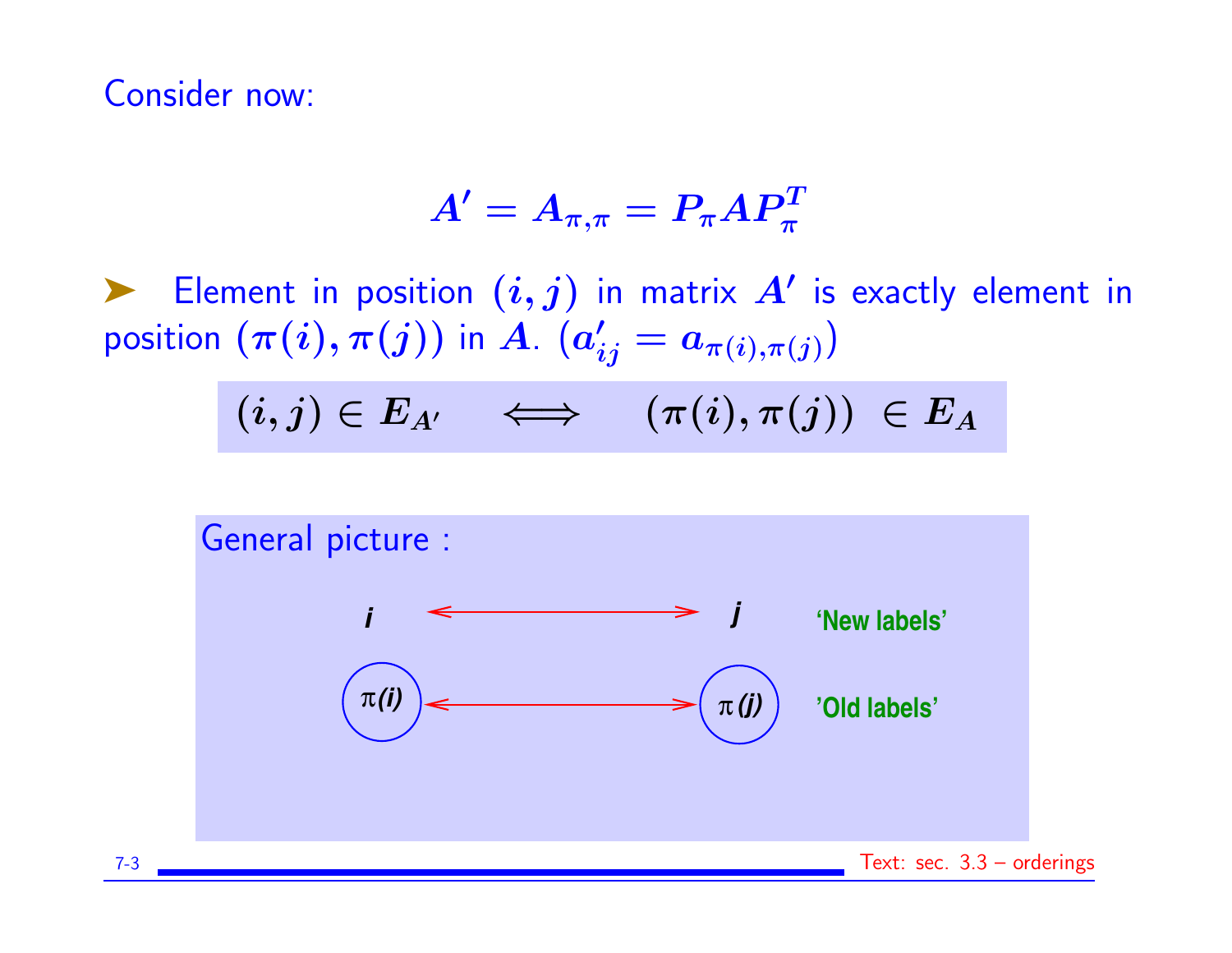# Example:  $|A 9 \times 9$  'arrow' matrix and its adjacency graph.



 $\boxed{\mathbb{Z}^n}$  Fill-in?

7-4 Text: sec. 3.3 – orderings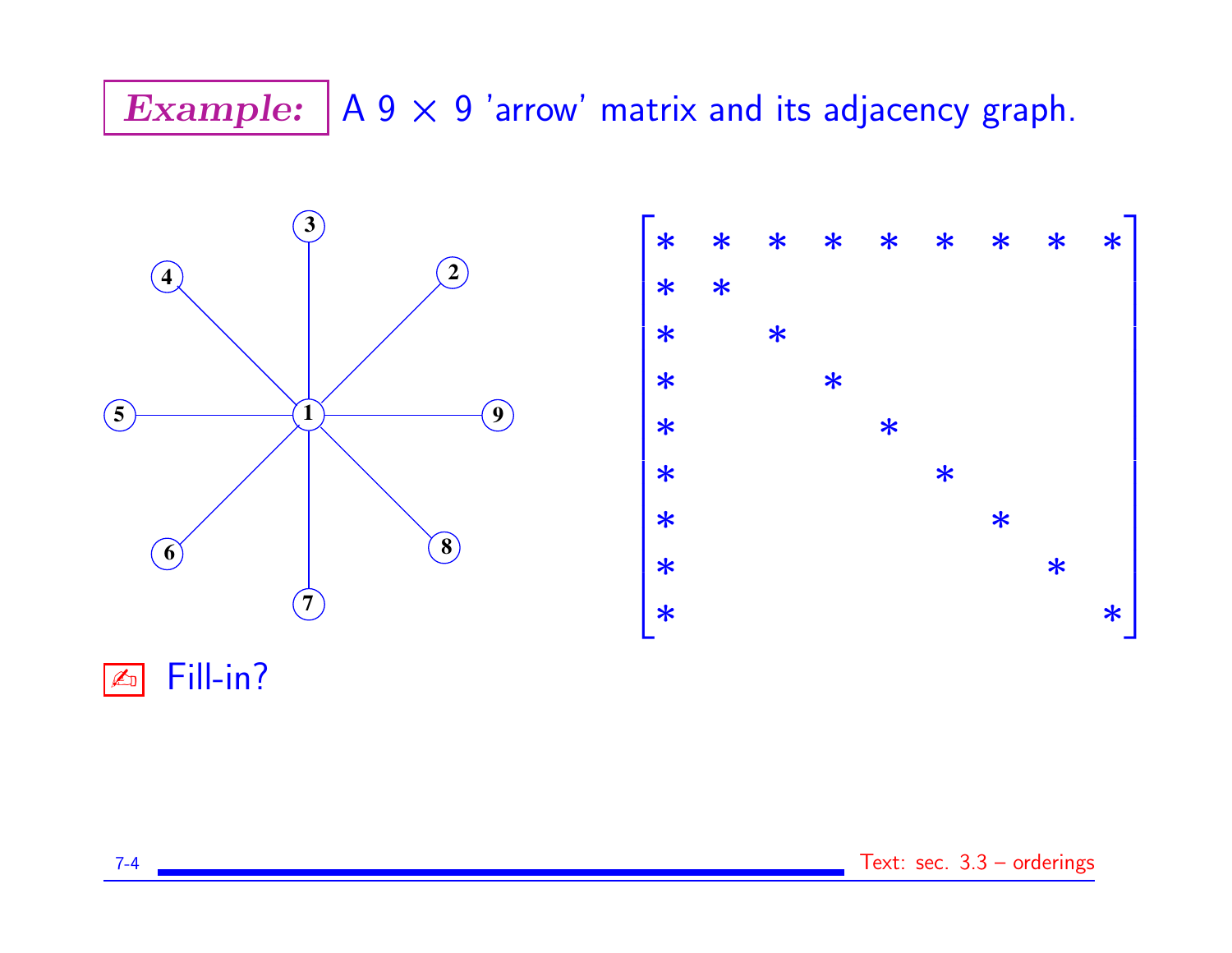## ▶ Graph and matrix after swapping nodes 1 and 9:





 $\boxed{\mathbb{Z}_D}$  Fill-in?

7-5 Text: sec. 3.3 – orderings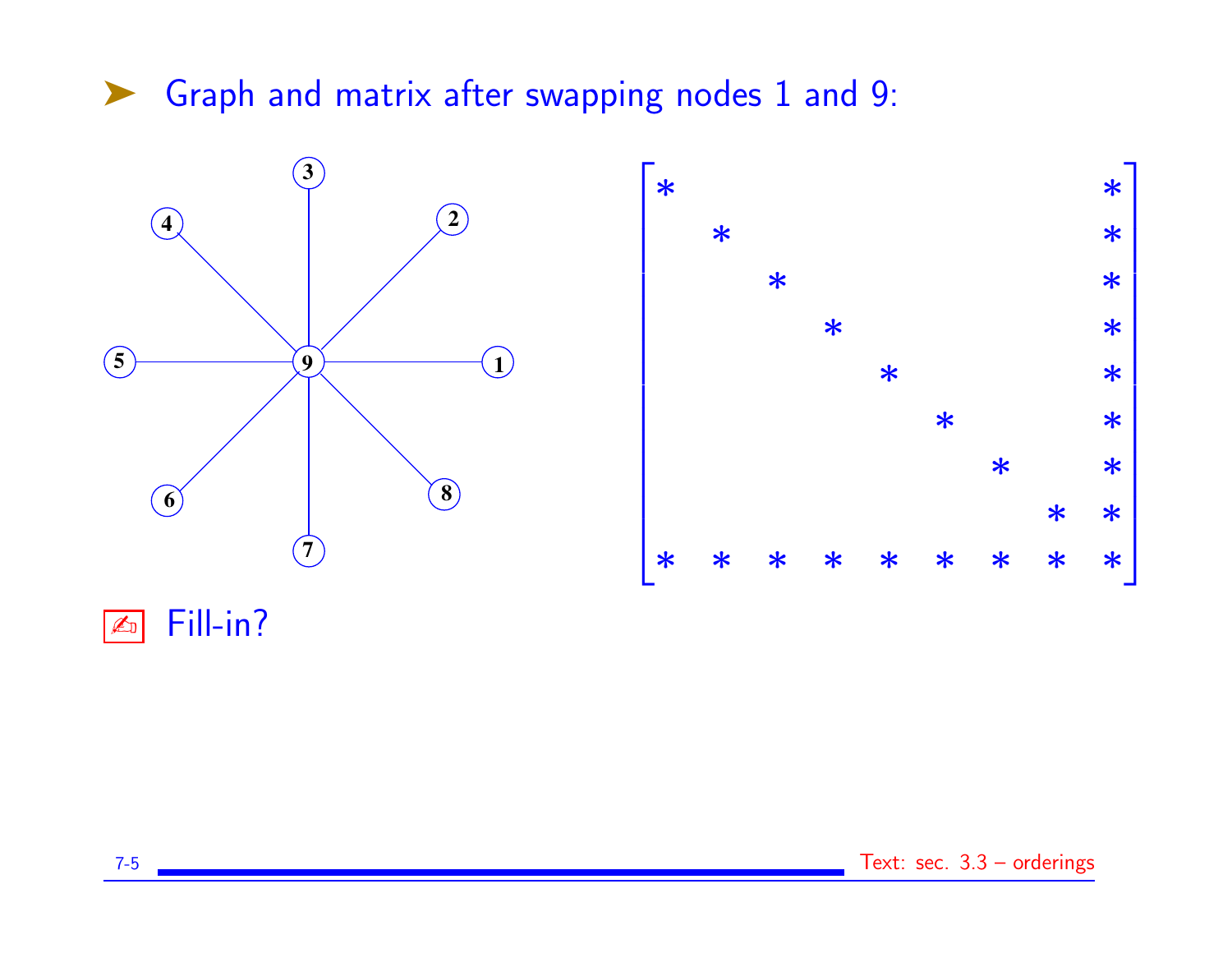## The Cuthill-McKee and its reverse orderings

➤ A class of reordering techniques which proceed by levels in the graph.

➤ Related to Breadth First Search (BFS) traversal in graph theory.

Idea of BFS is to visit the nodes by 'levels'. Level  $0 =$  level of starting node.

Start with a node, visit its neighbors, then the (unmarked) neighbors of its neighbors, etc...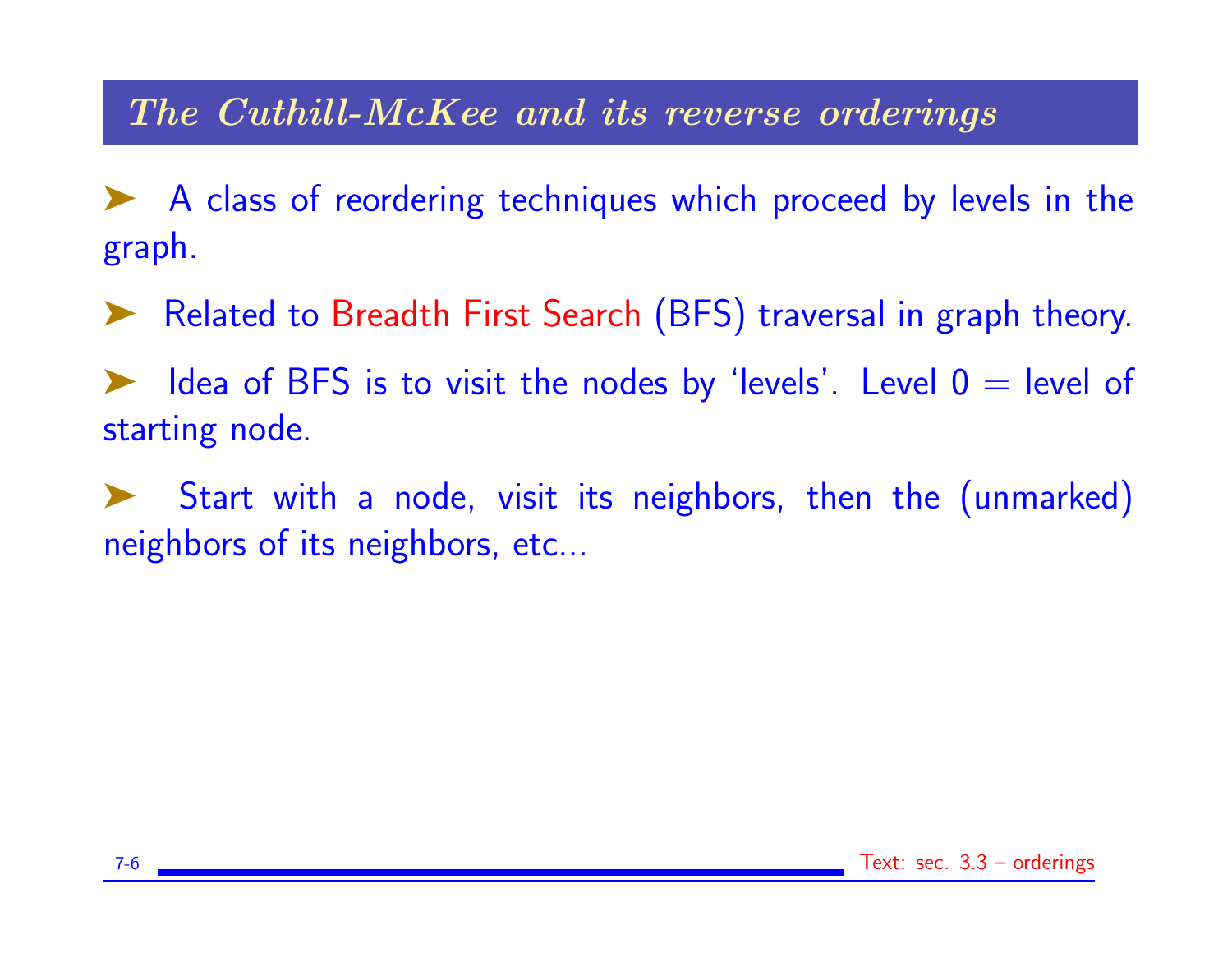Example:



| <b>Tree</b>    | Queue               |
|----------------|---------------------|
| $\mathsf{A}$   | B, C                |
| A, B           | C, I, D             |
| A, B, C        | I D, E              |
| A, B, C, I     | D, E, J, K          |
| A, B, C, I, D  | E, J, K, G          |
| A, B, C, I, D, | $E$ , J, K, G, H, F |

➤ Final traversal order:

A, B, C, I, D, E, J, K, G, H, F Level <sup>0</sup> Level <sup>1</sup> Level <sup>2</sup> Level <sup>3</sup>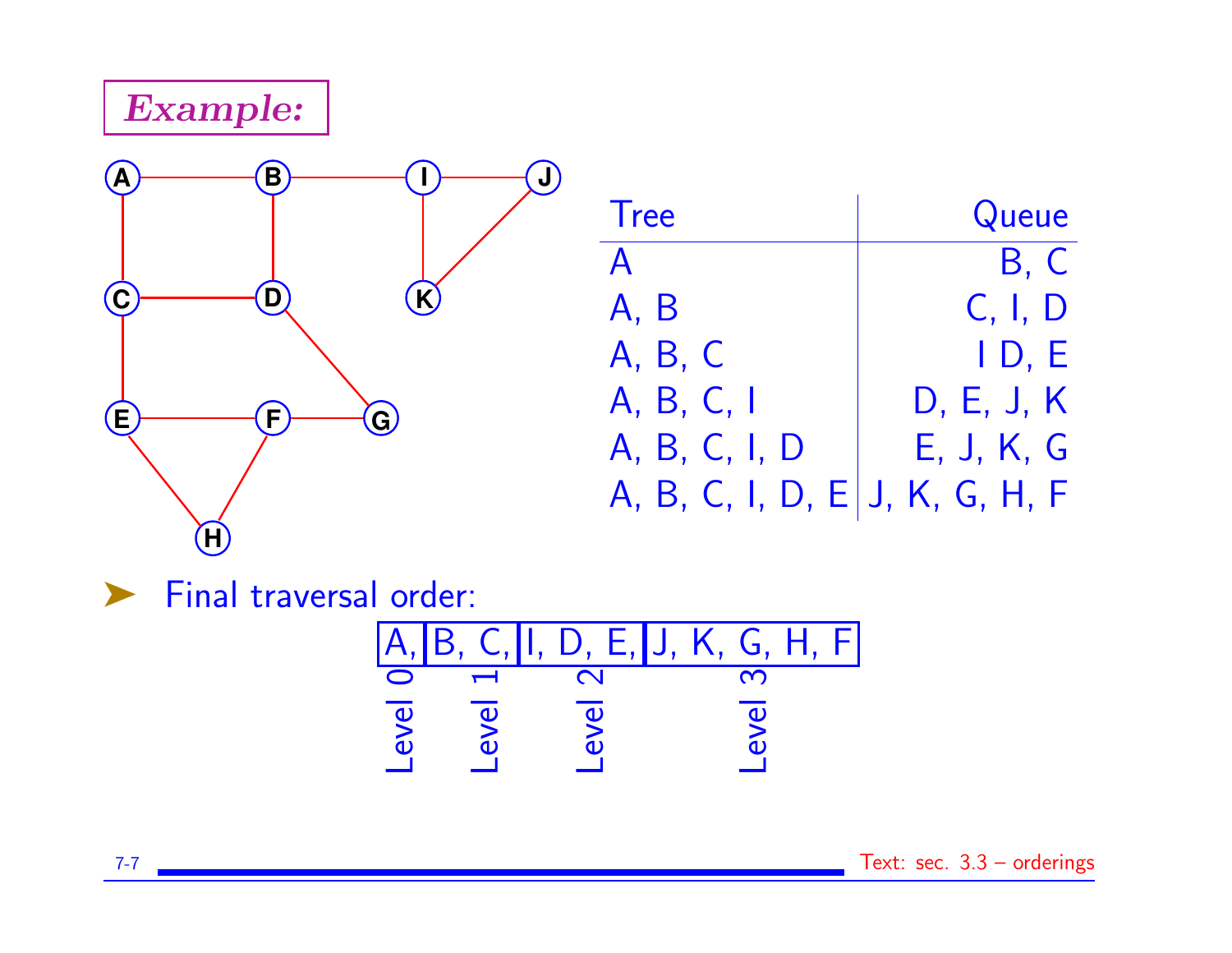- ➤ Levels represent distances from the root
- ▶ Algorithm can be implemented by crossing levels 1,2, ...
- ➤ More common: Queue implementation

Algorithm  $BFS(G, v)$  – Queue implementation

- Initialize:  $Queue := \{v\}$ ; Mark  $v$ ;  $ptr = 1$ ;
- While ptr < length(Queue) do
	- $-\boldsymbol{head} = \boldsymbol{Queue}(ptr);$
	- ForEach Unmarked  $w \in Adj(head)$ :
		- ∗ Mark w;
		- $*$  Add  $w$  to Queue: Queue = {Queue, w};
	- $-ptr+;$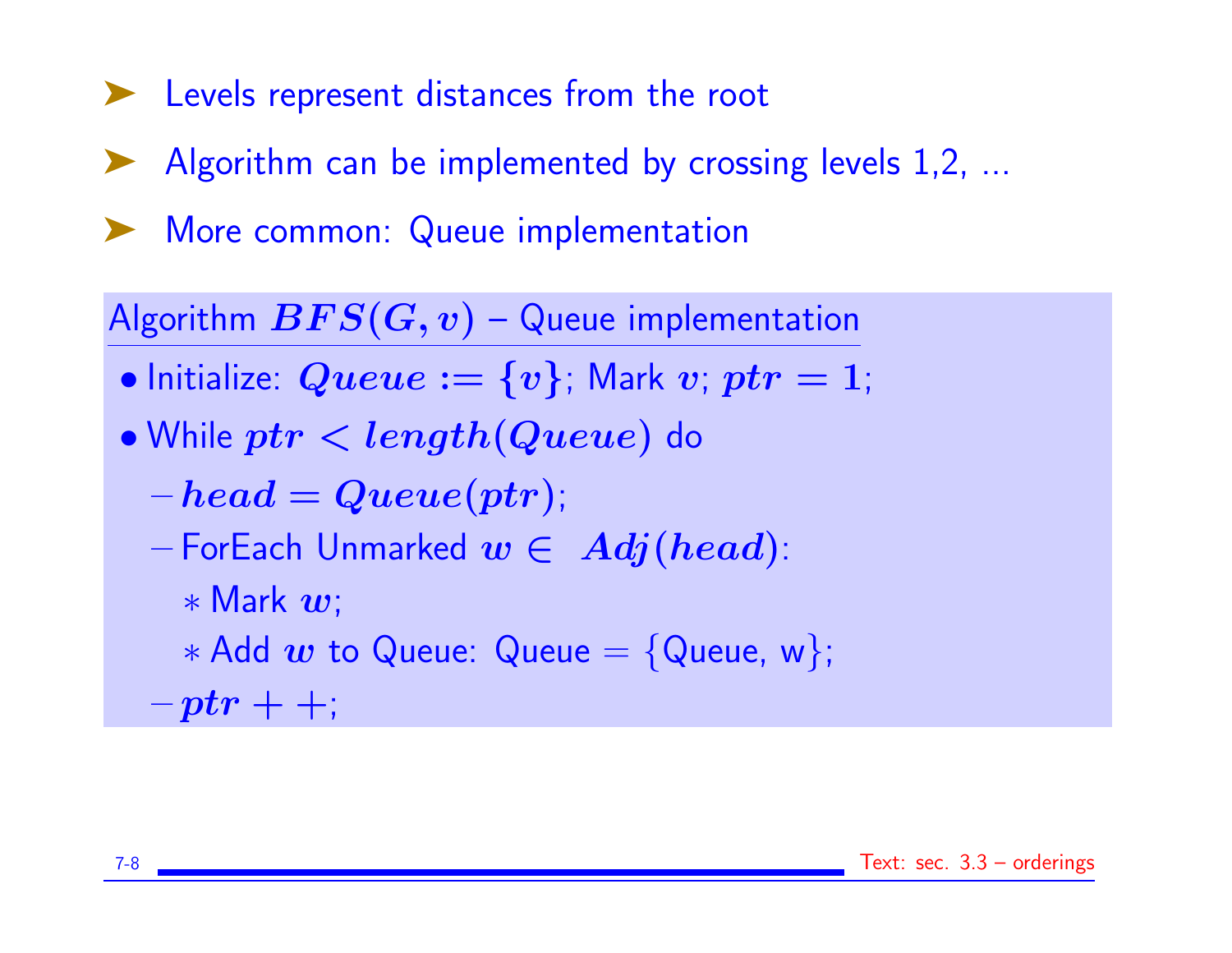```
function [p] = bfs(A, init)%% BFS traversal. queue implementation
%%-------------------- enqueue first node
p=[init];
n = size(A, 1);mask = zeros(n,1);{{\sf mask}(init)} = 1;<br>%%--------------
               --------- main loop
for h=1:n<br>%%--------
             ----------- scan nodes in adj(p(h))
    [ii, jj, rr] = find(A(:,p(h)));for v=ii'
         if (maxk(v) == 0)p = [p, v];
           mask(v) = 1;end
    end
end
```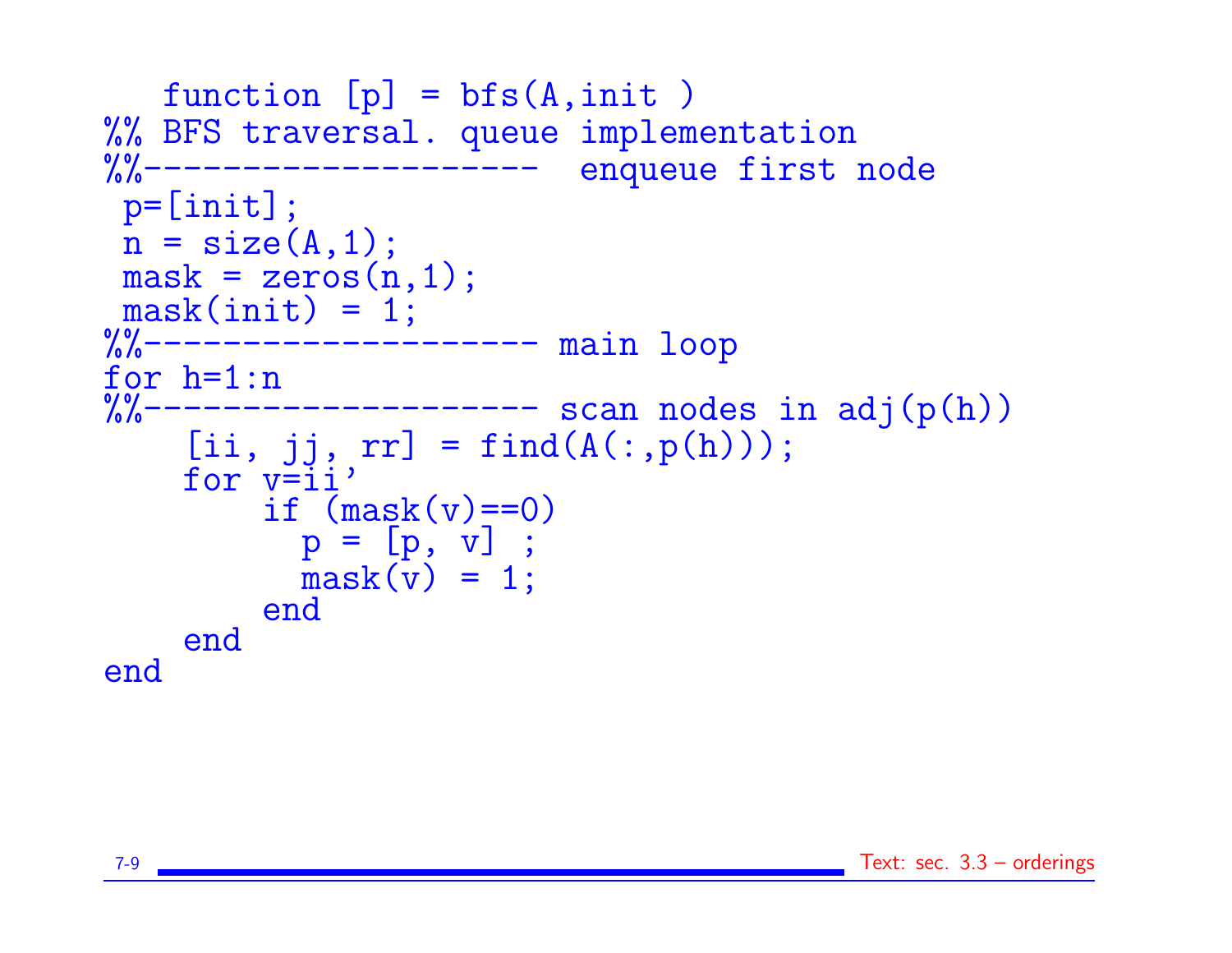#### A few properties of Breadth-First-Search

 $\blacktriangleright$  If  $G$  is a connected undirected graph then each vertex will be visited once; each edge will be inspected at least once

➤ Therefore, for a connected undirected graph,

The cost of BFS is  $O(|V| + |E|)$ 

 $\blacktriangleright$  Distance = level number;  $\blacktriangleright$  For each node v we have:

 $min\_dist(s, v) = level\_number(v) = depth_T(v)$ 

Several reordering algorithms are based on variants of Breadth-First-Search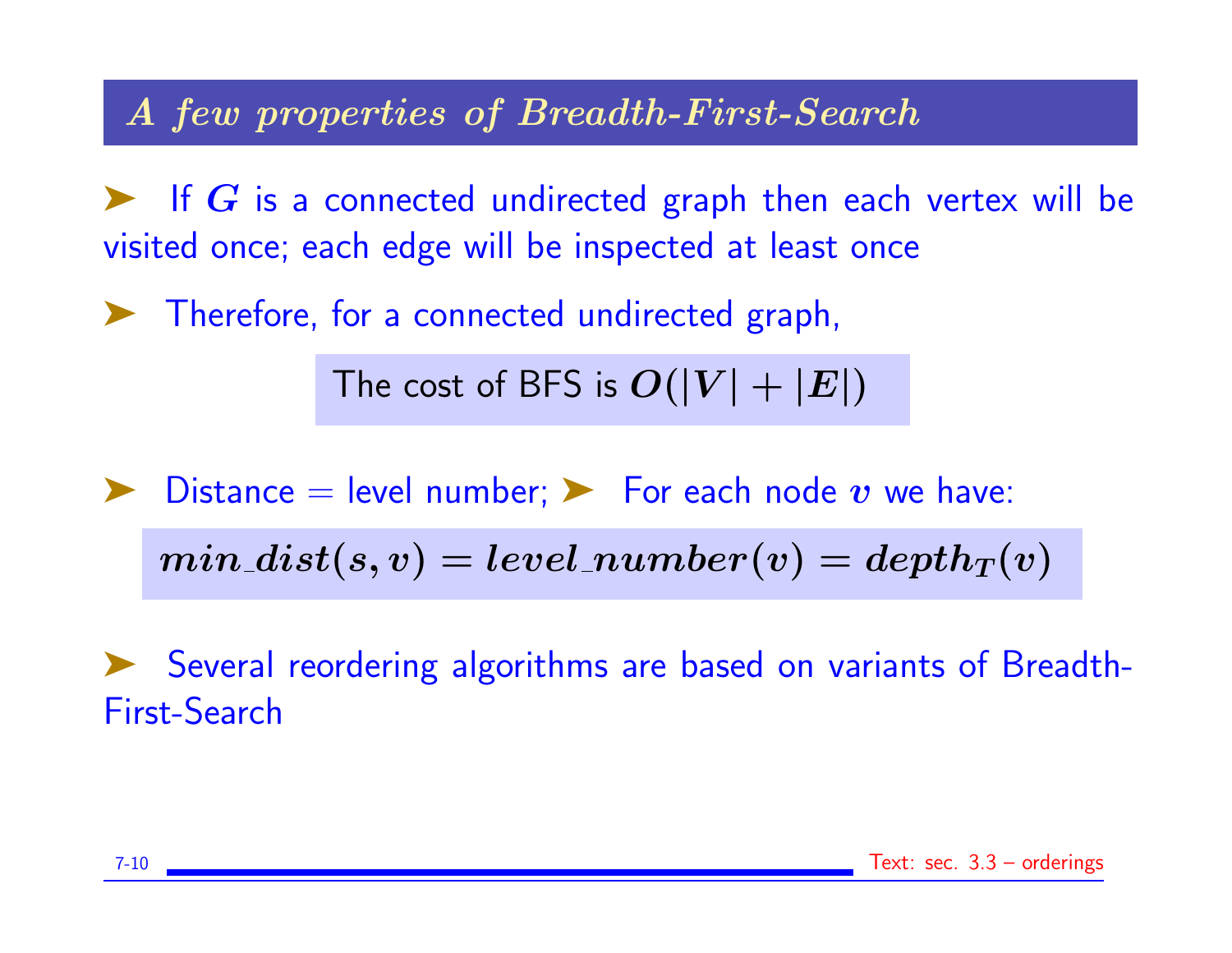## Cuthill McKee ordering

Same as BFS except: Adj( $head$ ) always sorted by increasing degree



*Rule:* when adding nodes to the queue list them in  $\uparrow$  deg.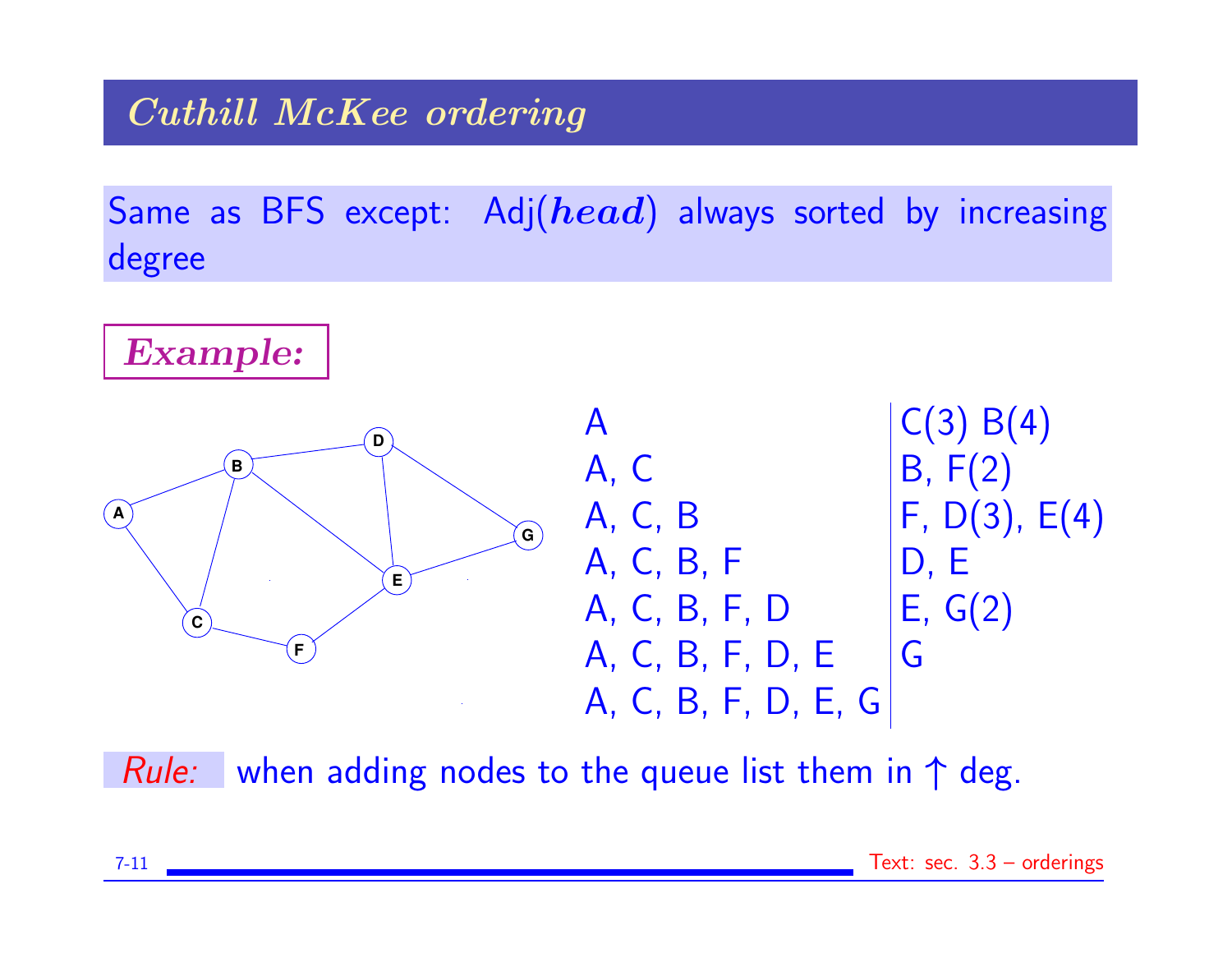#### Reverse Cuthill McKee ordering

➤ The Cuthill - Mc Kee ordering has a tendency to create small arrow matrices (going the wrong way):

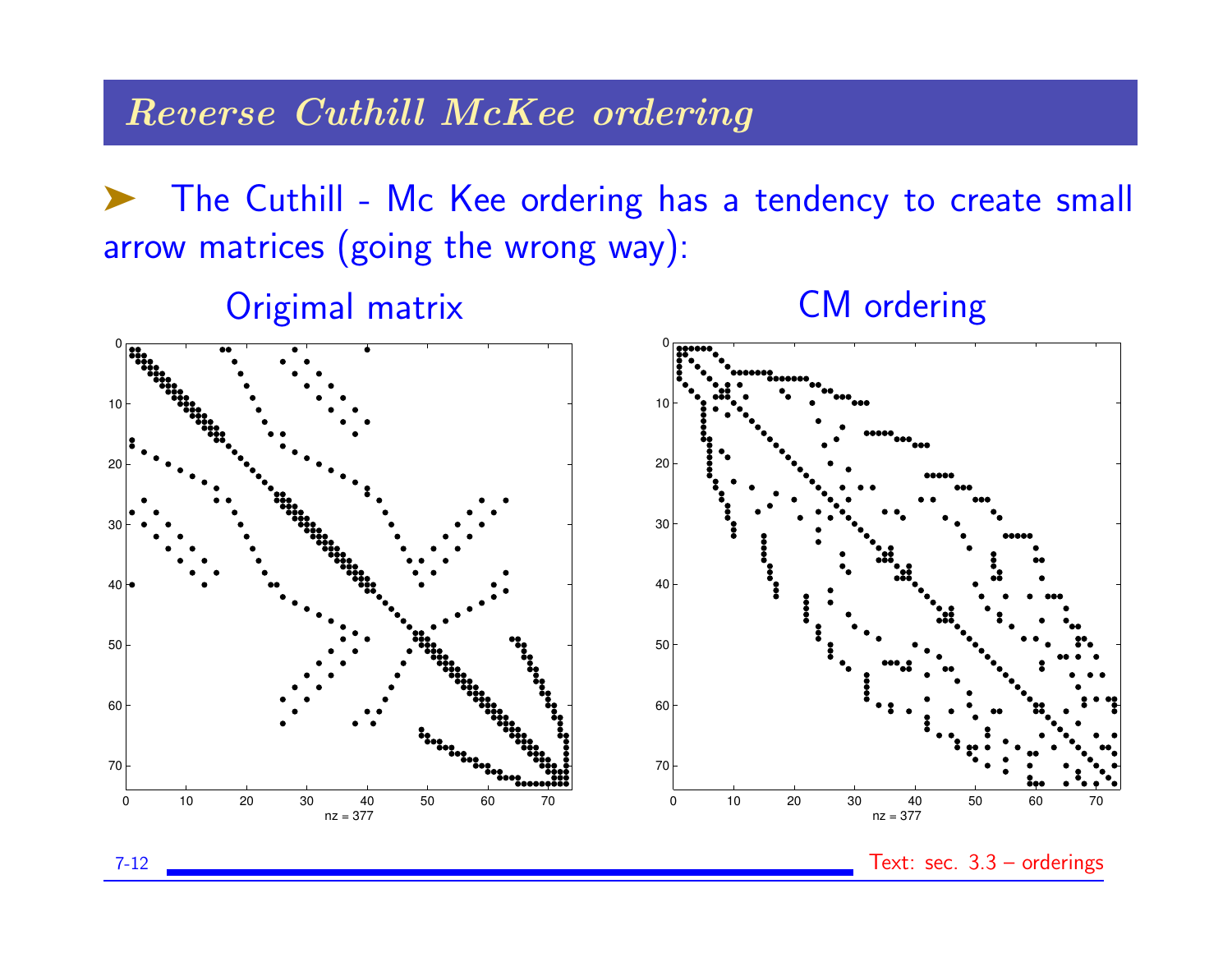

▶ Reverse Cuthill M Kee ordering (RCM).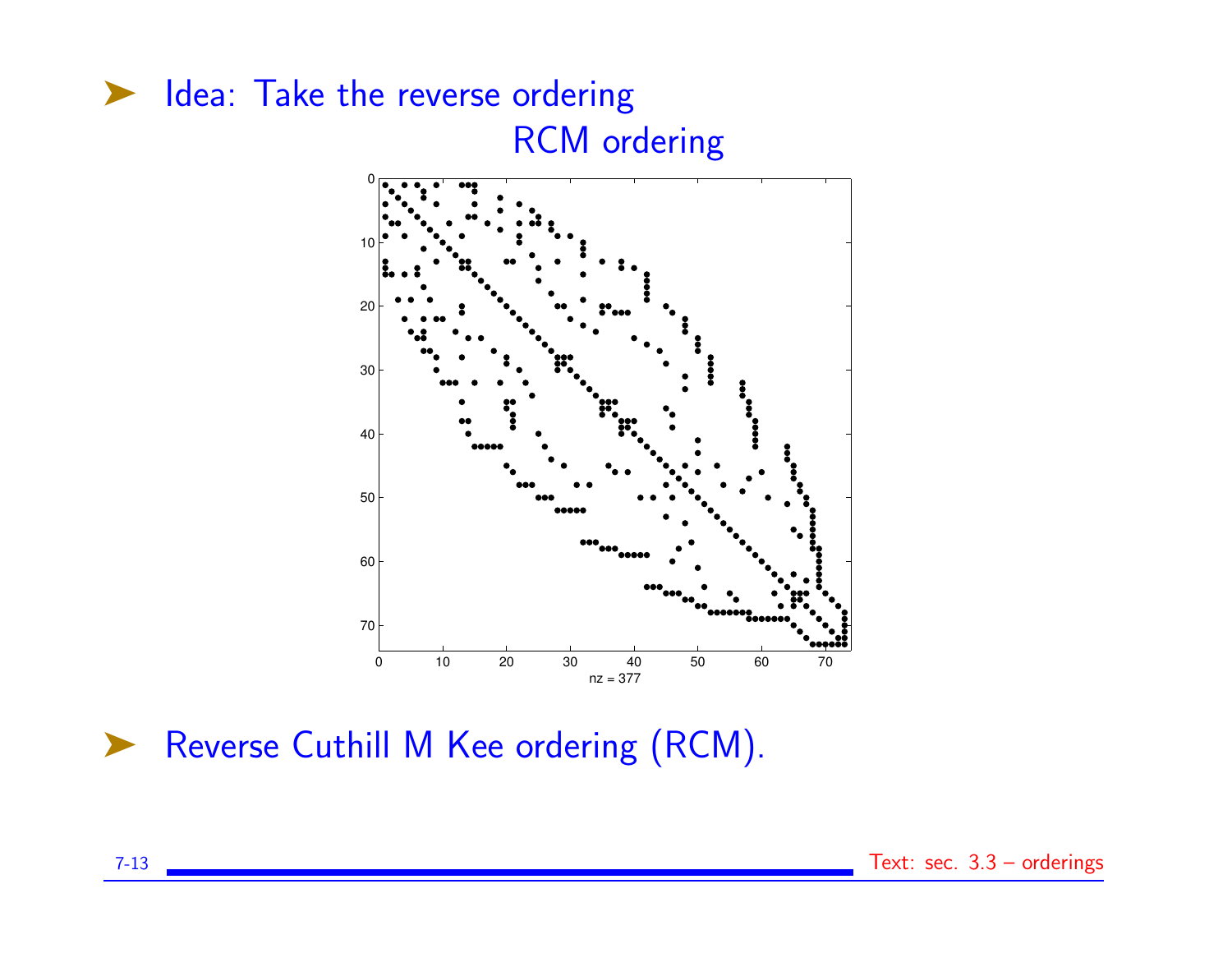## Envelope/Profile methods

Many terms used for the same methods: Profile, Envelope, Skyline, ...

- ➤ Generalizes band methods
- Consider only the symmetric (in fact SPD) case
- $\blacktriangleright$  Define bandwith of row i. ("i-th bandwidth of A):

$$
\beta_i(A) = \text{max}_{j \leq i; a_{ij} \neq 0} \left| i - j \right|
$$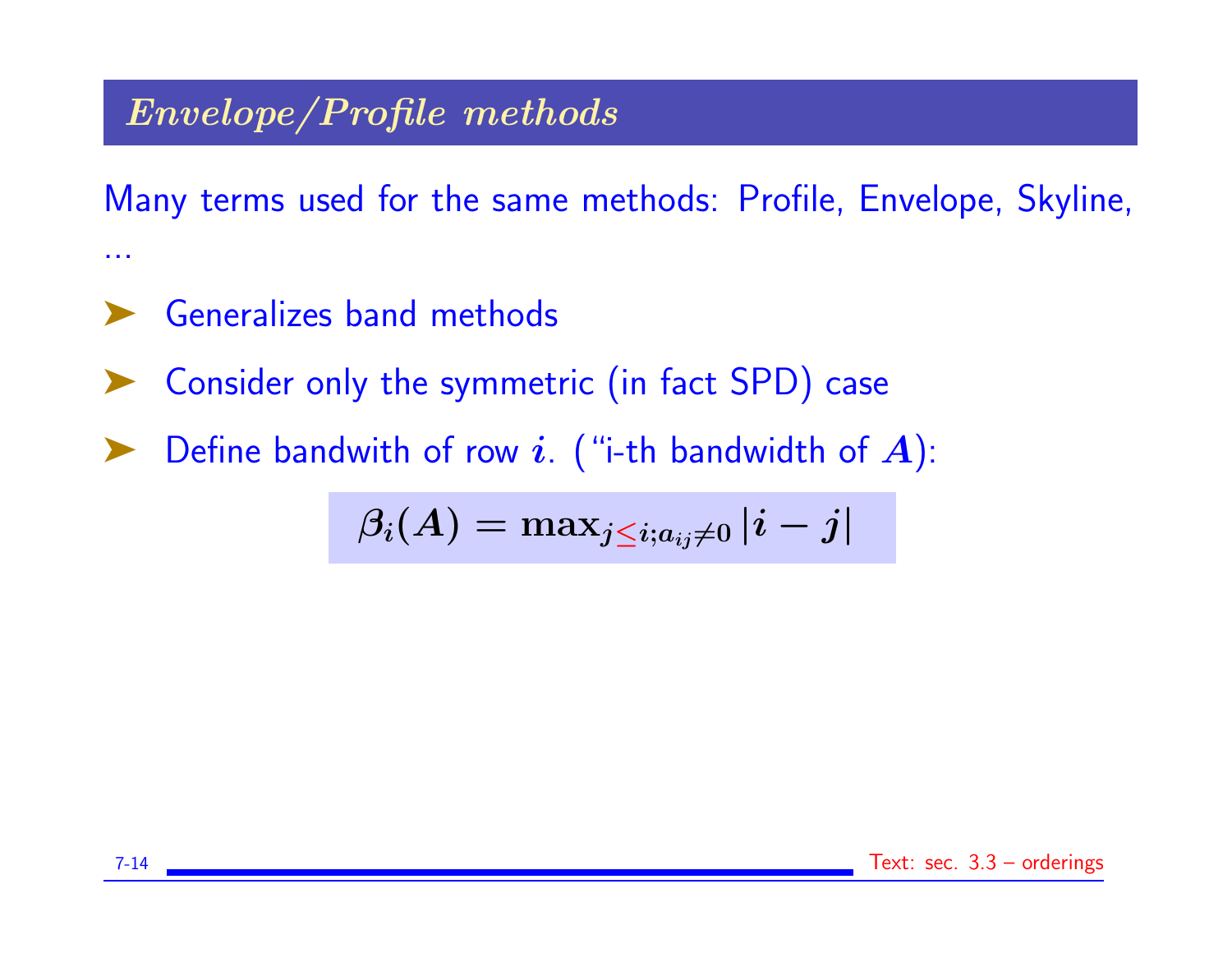Definition: Envelope of A is the set of all pairs  $(i, j)$  such that  $0 < i - j \leq \beta_i(A)$ . The quantity  $|Env(A)|$  is called profile of A.

Main result The envelope is preserved by GE (no-pivoting)

Theorem: Let  $\boldsymbol{A} = \boldsymbol{L}\boldsymbol{L^T}$  the Cholesky factorization of  $\boldsymbol{A}$ . Then  $Env(A) = Env(L + L^T)$ 

➤ An envelope / profile/ Skyline method is a method which treats any entry  $a_{ij}$ , with  $(i, j) \in Env(A)$  as nonzero.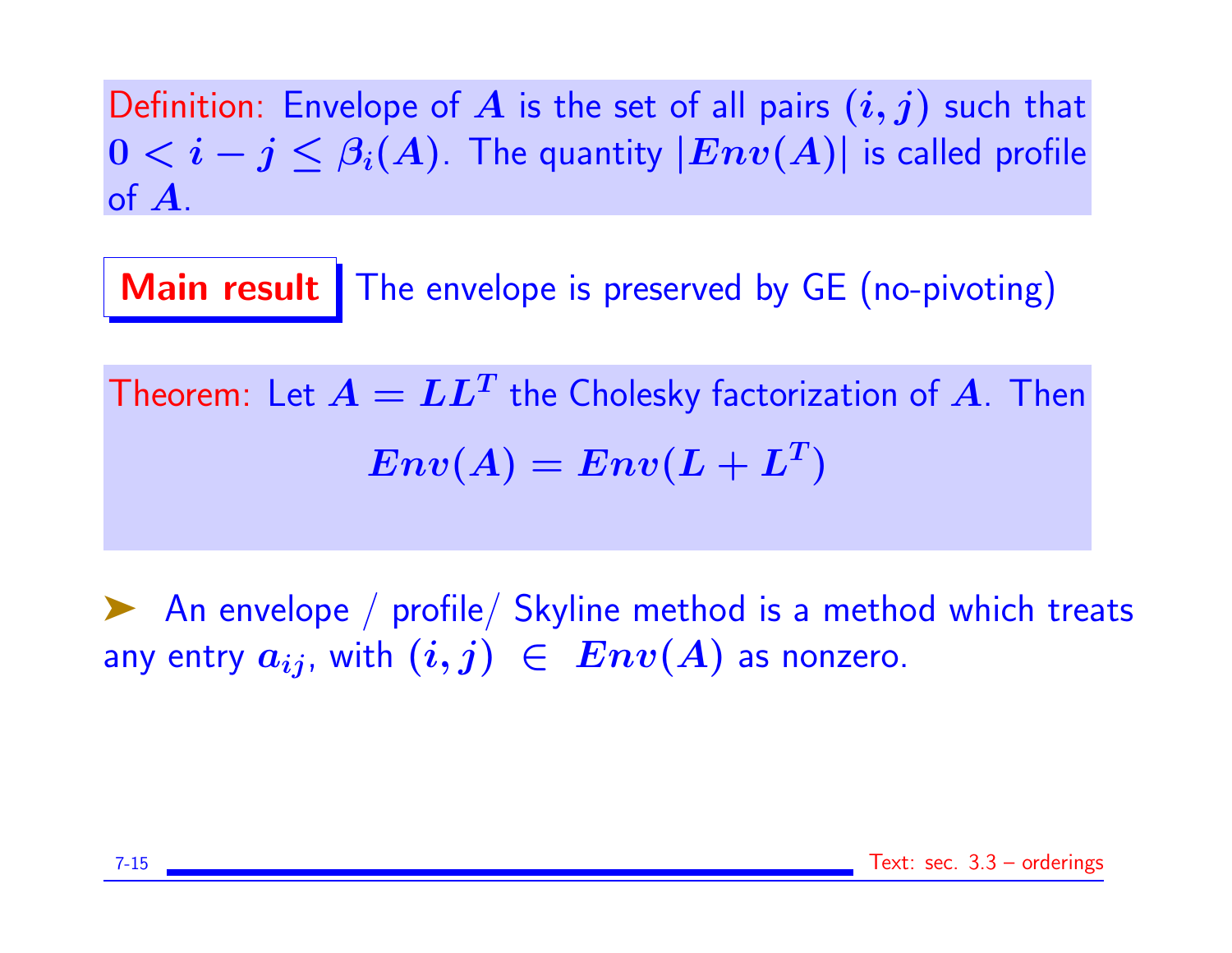### Matlab test: do the following

- 1. Generate  $A = Lap2D(64, 64)$
- 2. Compute  $R = chol(A)$
- 3. show  $nnz(R)$
- 4. Compute RCM permutation (symrcm)
- 5. Compute  $B = A(p, p)$
- 6. spy(B)
- 7. compute  $R1 = chol(B)$
- 8. Show  $nnz(R)$
- 9. spy(R1)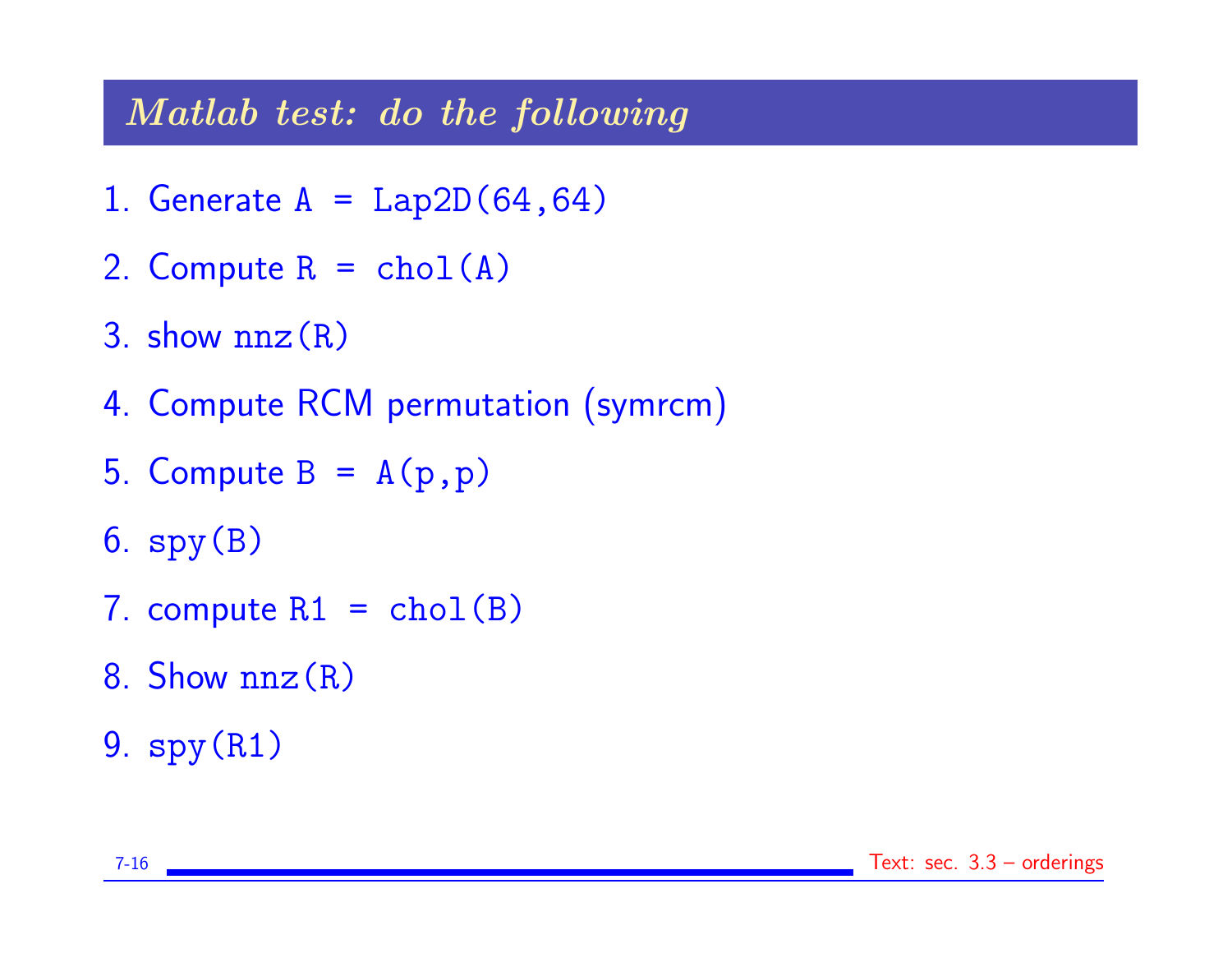## Orderings for iterative methods: Multicoloring

➤ General technique that can be exploited in many different ways to introduce parallelism – generally of order  $N$ .

➤ Constitutes one of the most successful techniques for introducing vector computations for iterative methods..

➤ Want: assign colors so that no two adjacent nodes have the same color.

Simple example: Red-Black ordering.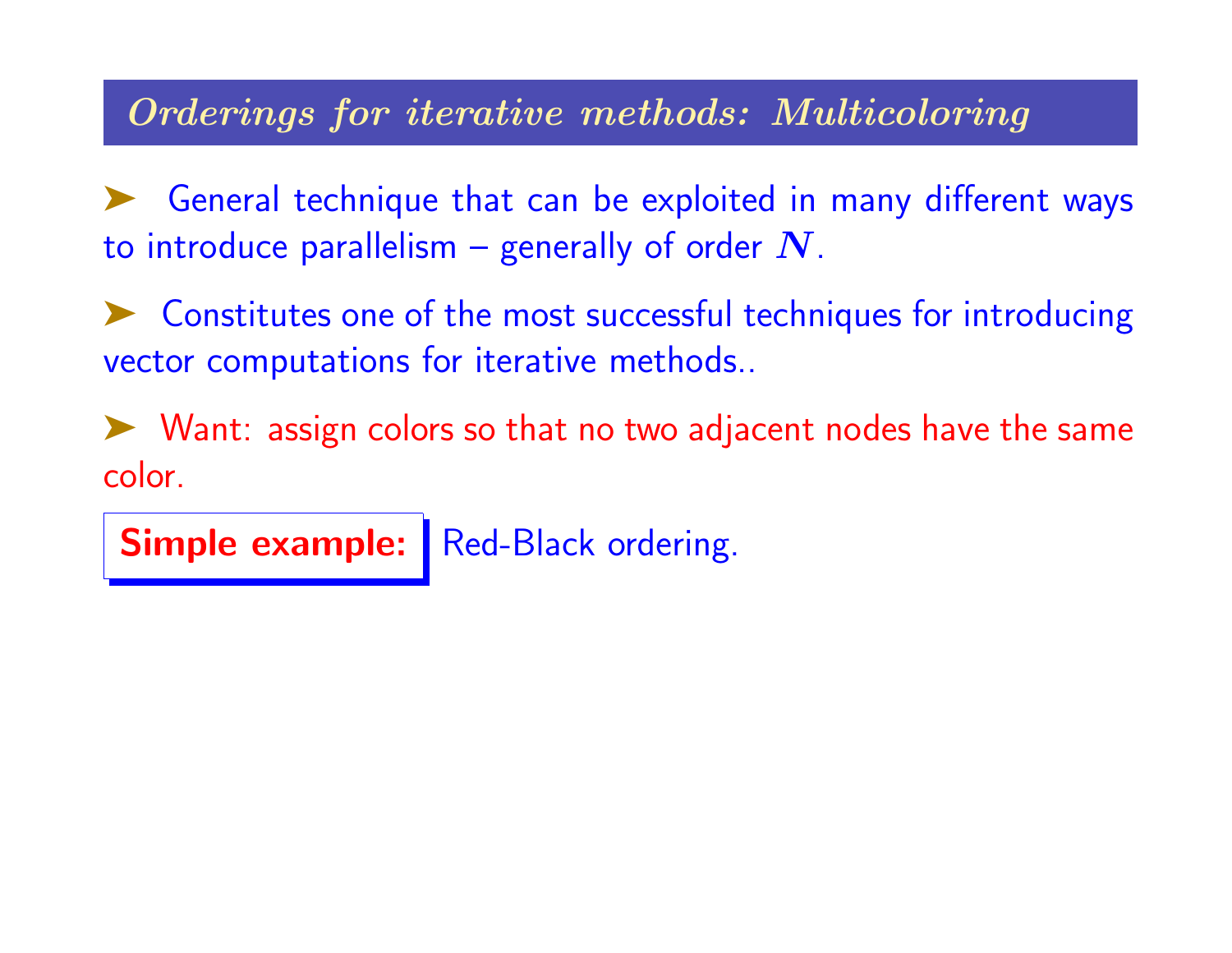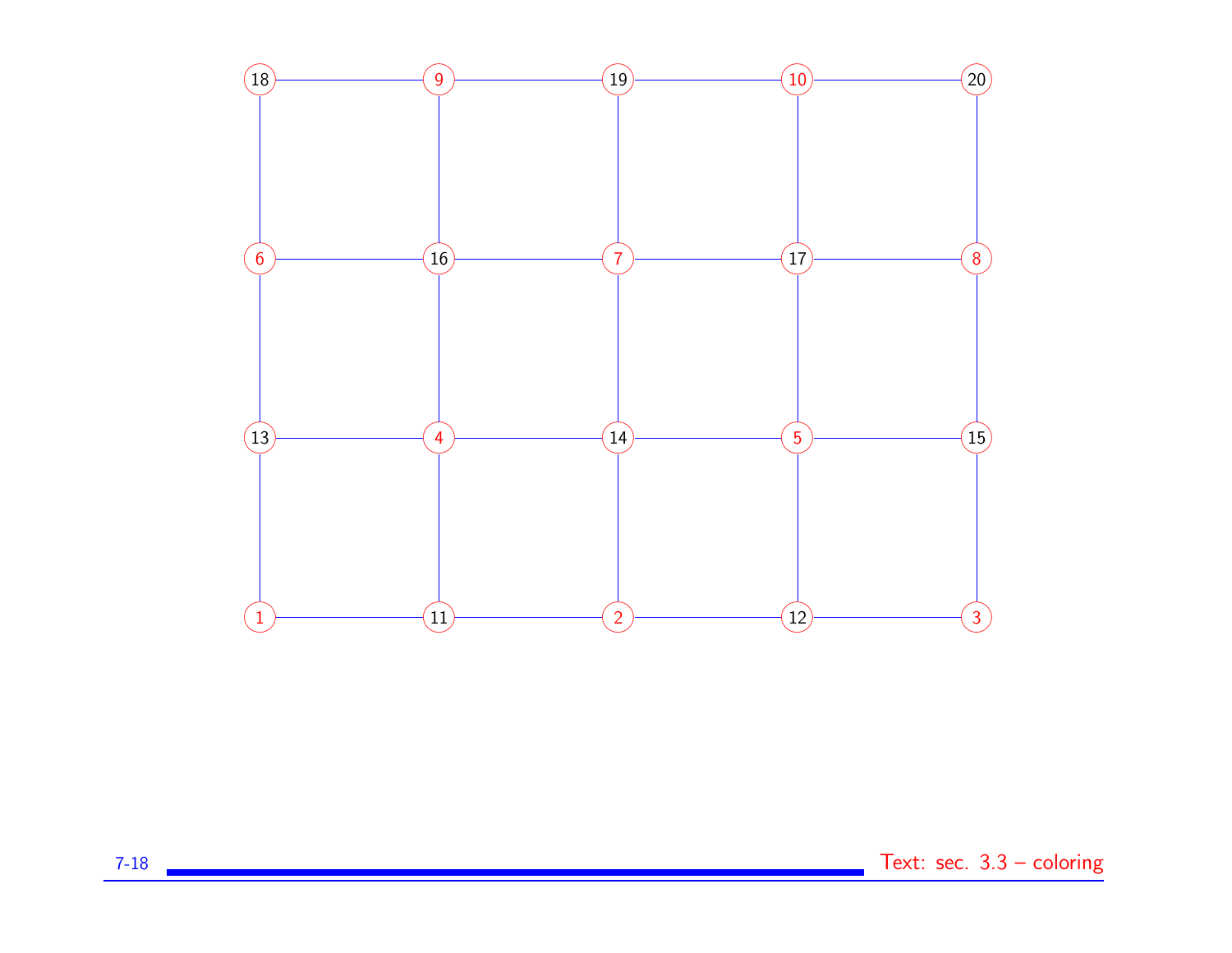## Corresponding matrix



▶ Observe: L-U solves (or SOR sweeps) in Gauss-Seidel will require only diagonal scalings  $+$  matrix-vector products with matrices of size  $N/2$ .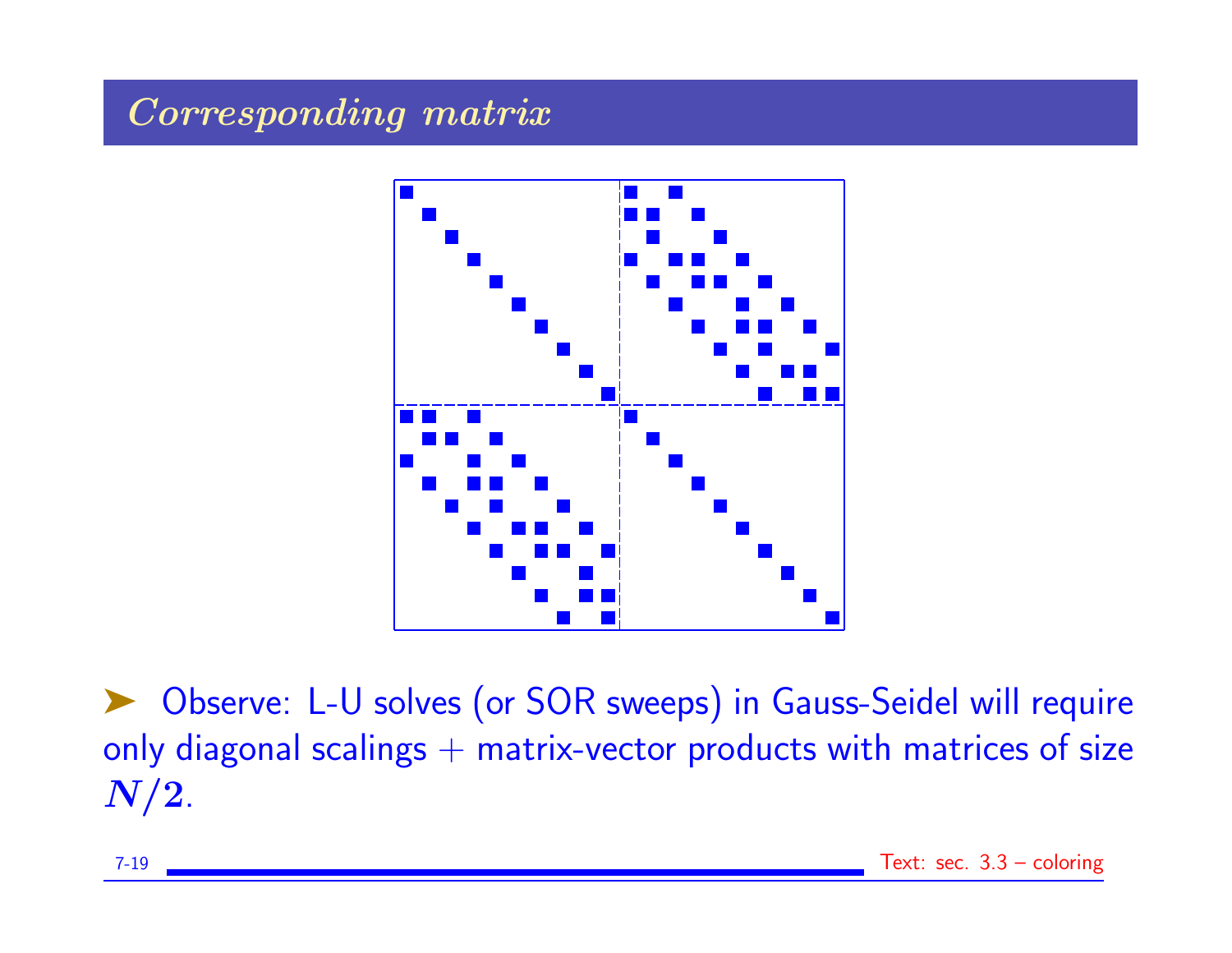## How to generalize Red-Black ordering?

Answer: Multicoloring & independent sets

A greedy multicoloring technique:

- Initially assign color number zero (uncolored) to every node.
- Choose an order in which to traverse the nodes.
- $\bullet$  Scan all nodes in the chosen order and at every node  $i$  do

 $Color(i) = min\{k \neq 0 | k \neq Color(j), \forall j \in Adj(i)\}$ 

Adj(i) = set of nearest neighbors of  $i = \{k \mid a_{ik} \neq 0\}$ .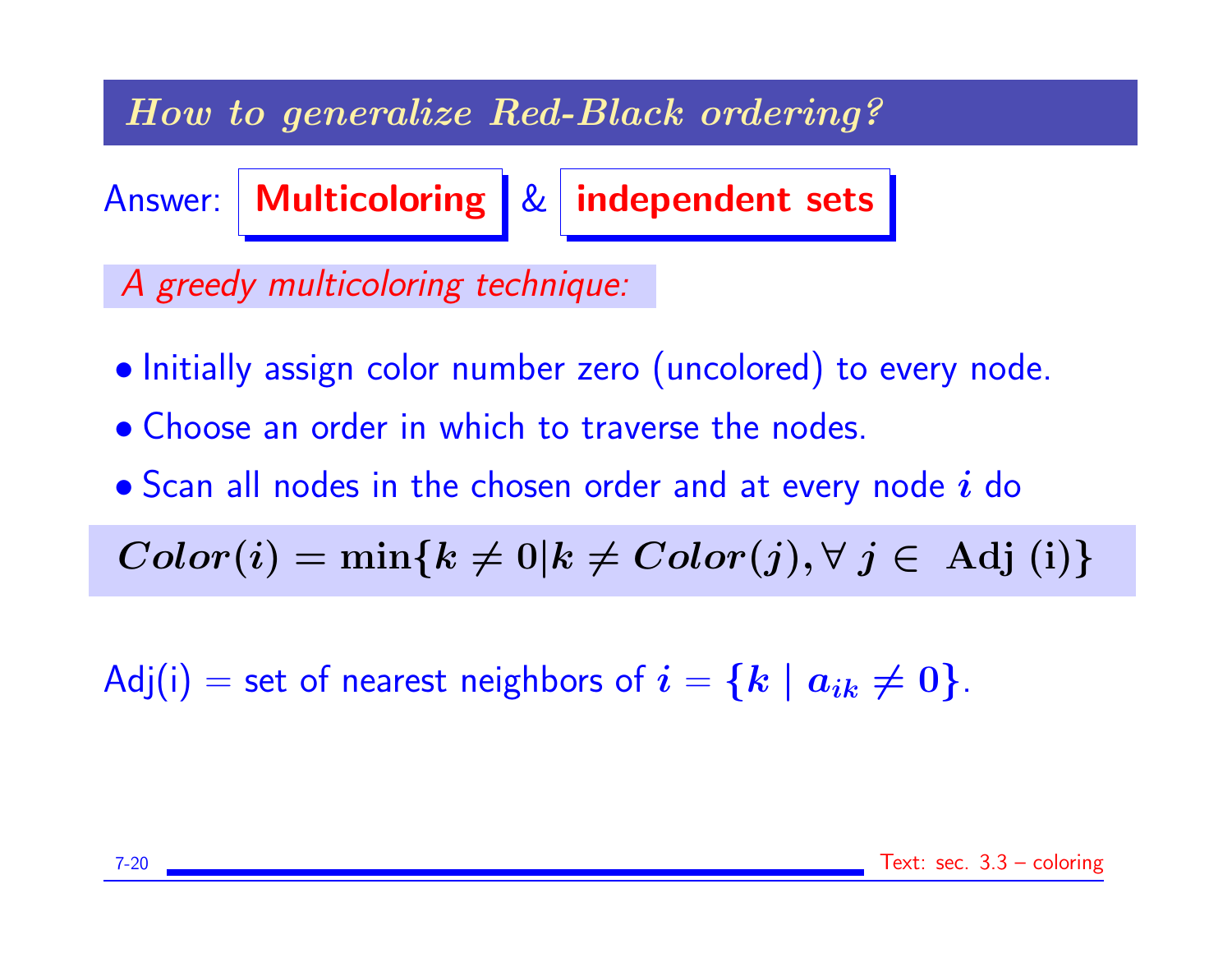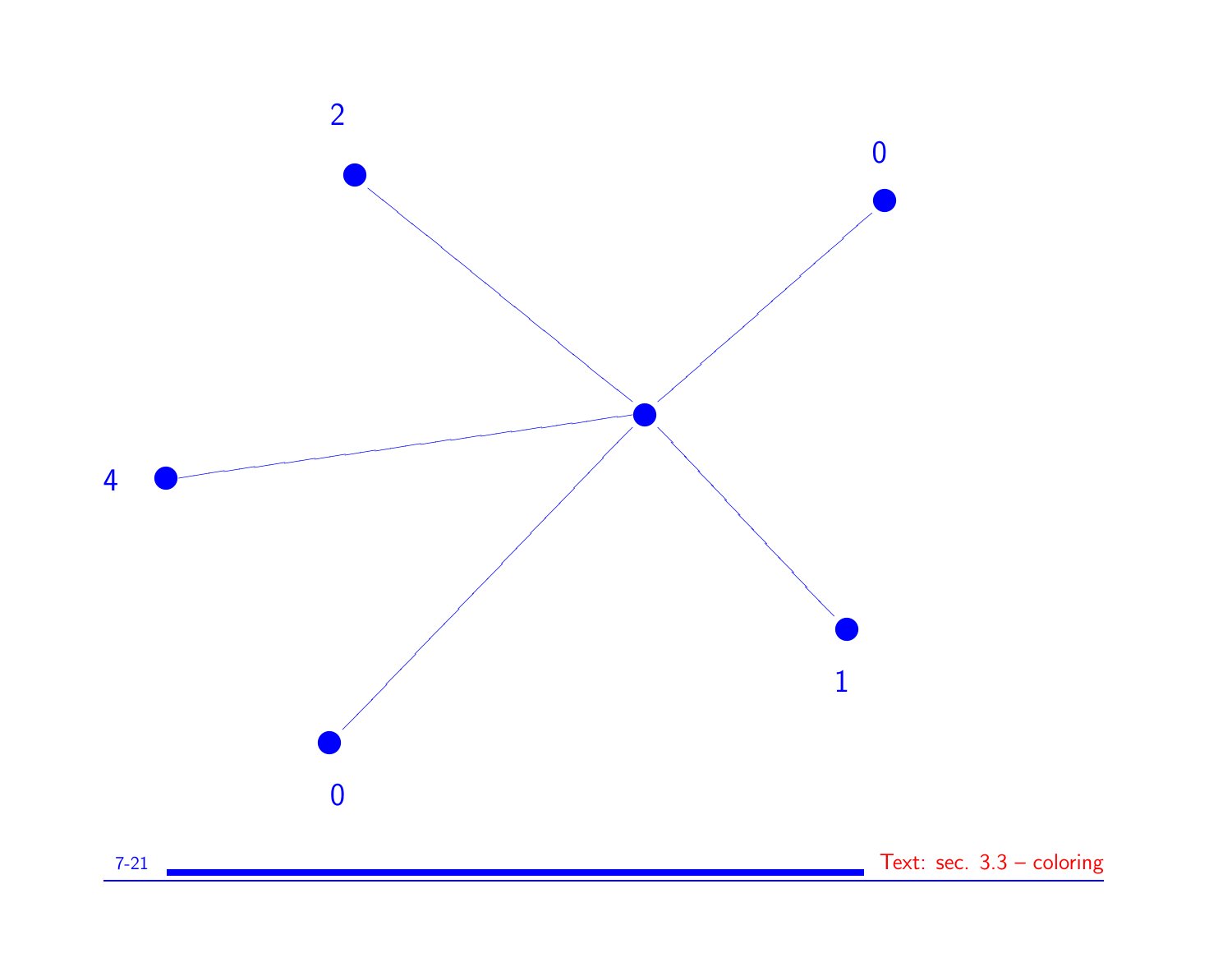An independent set (IS) is a set of nodes that are not coupled by an equation. The set is maximal if all other nodes in the graph are coupled to a node of IS. If the unknowns of the IS are labeled first, then the matrix will have the form:

$$
\begin{bmatrix} B & F \\ E & C \end{bmatrix}
$$

in which  $B$  is a diagonal matrix, and  $E, F$ , and  $C$  are sparse.

Greedy algorithm: Scan all nodes in a certain order and at every node  $i$  do: if  $i$  is not colored color it Red and color all its neighbors Black. Independent set: set of red nodes. Complexity:  $O(|E| +$  $|V|$ ).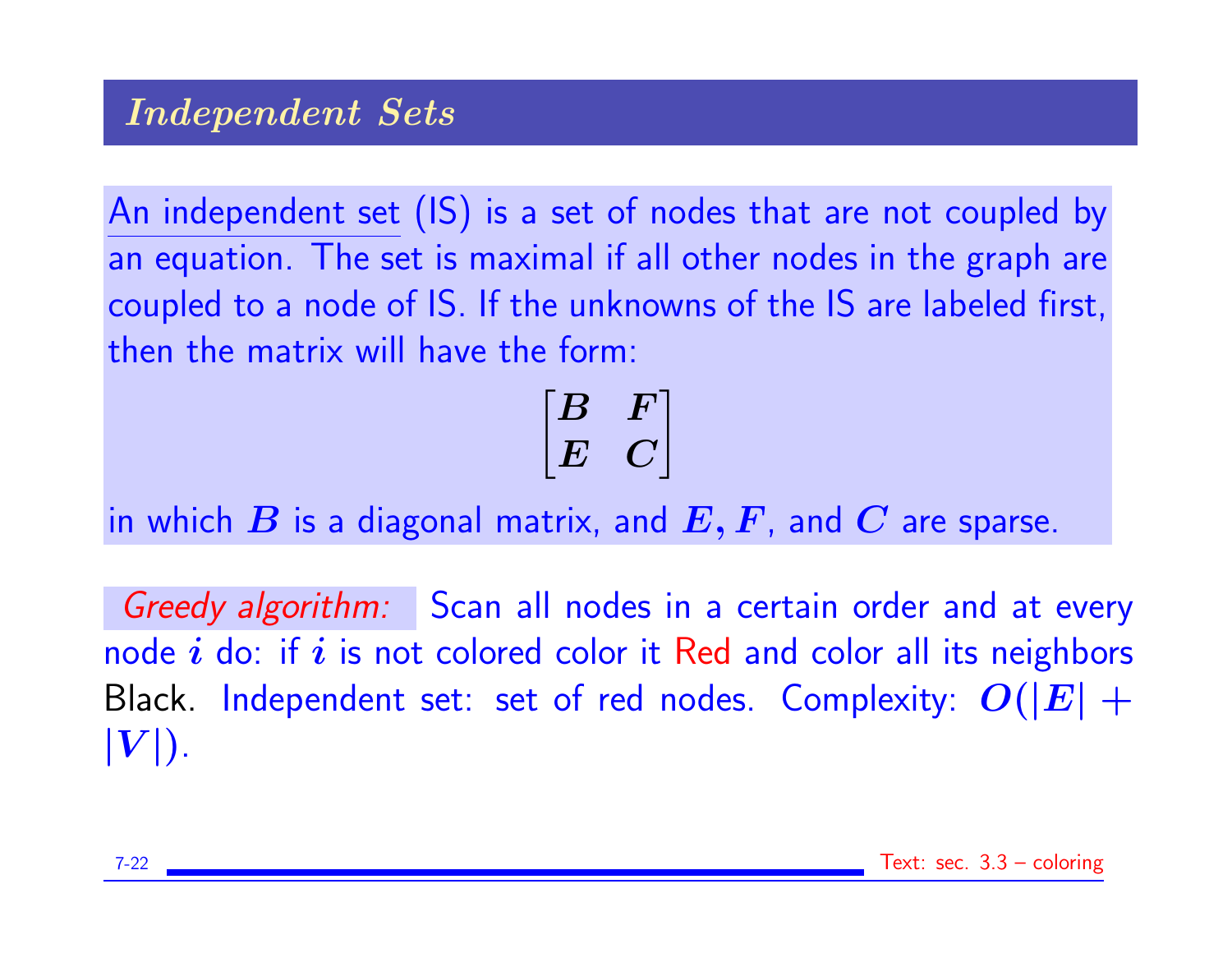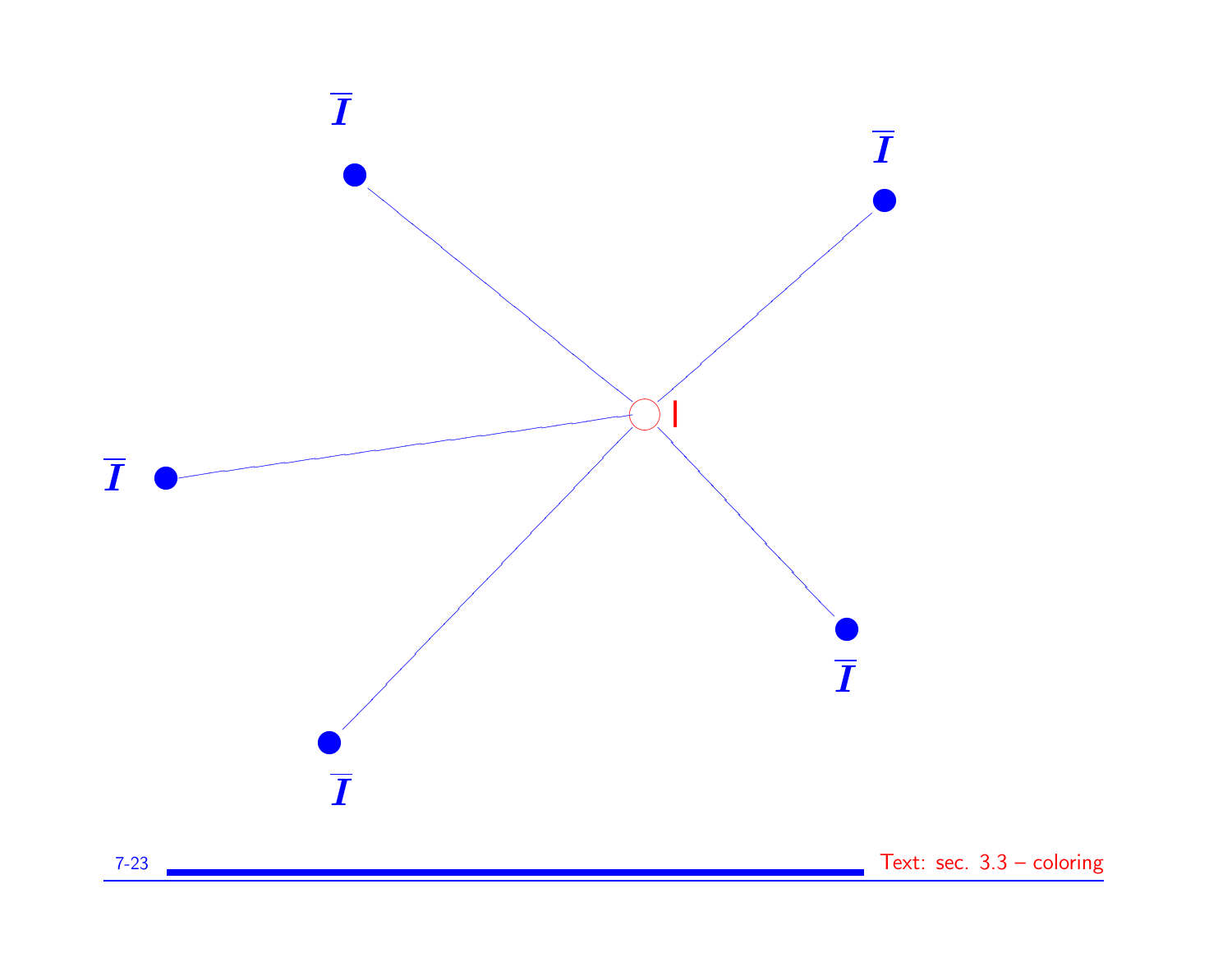$\boxed{\mathbb{Z}_0}$  Show that the size of the independent set  $\bm{I}$  is such that



where  $d_I$  is the maximum degree of each vertex in  $I$  (not counting self cycle).

➤ According to the above inequality what is a good (heuristic) order in which to traverse the vertices in the greedy algorithm?

➤ Are there situations when the greedy alorithm for independent sets yield the same sets as the multicoloring algorithm?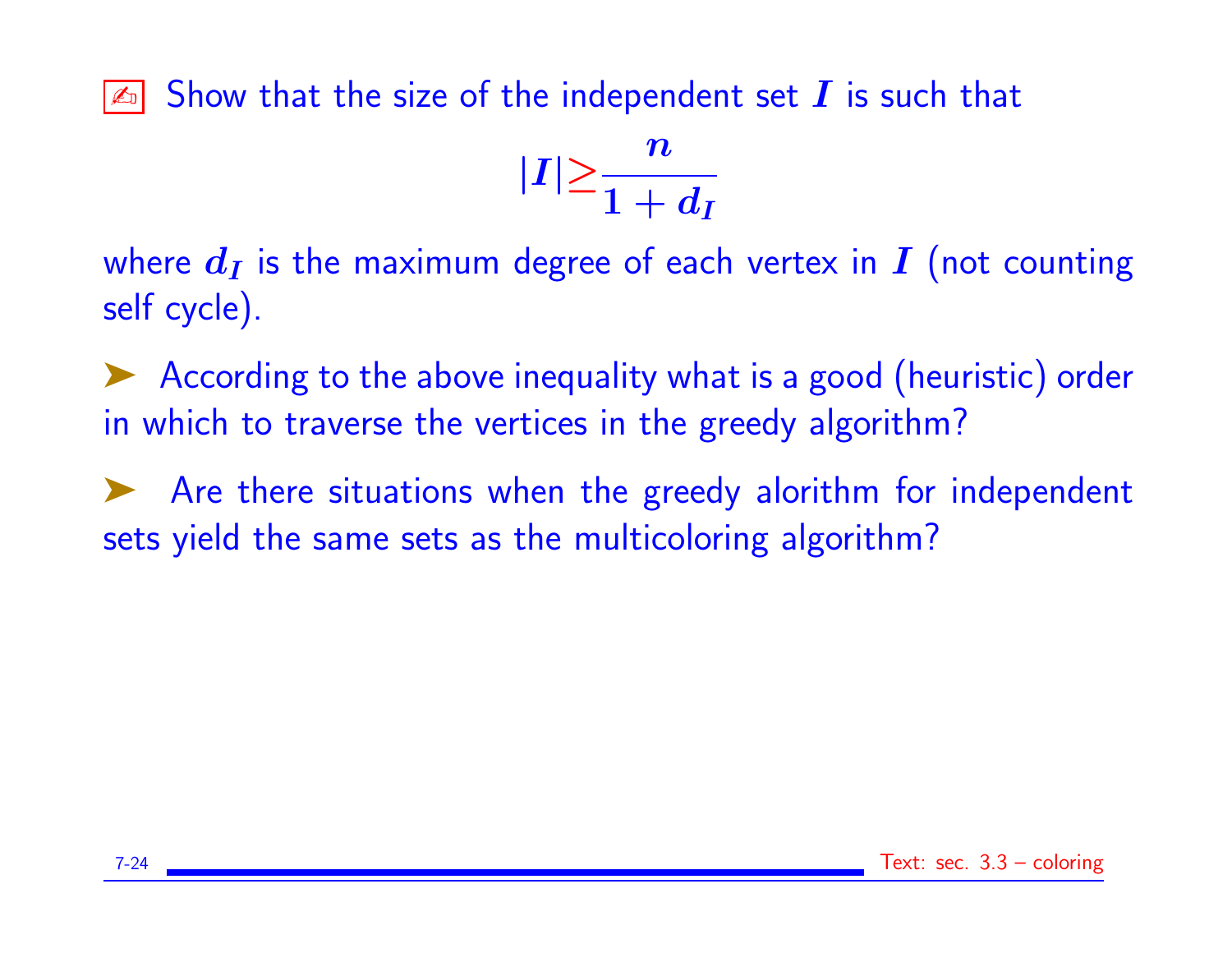#### Orderings used in direct solution methods

- ➤ Two broad types of orderings used:
- $\bullet$  Minimal degree ordering  $+$  many variations
- Nested dissection ordering  $+$  many variations
- Minimal degree ordering is easiest to describe:

At each step of  $GE$ , select next node to eliminate, as the node  $v$ of smallest degree. After eliminating node  $v$ , update degrees and repeat.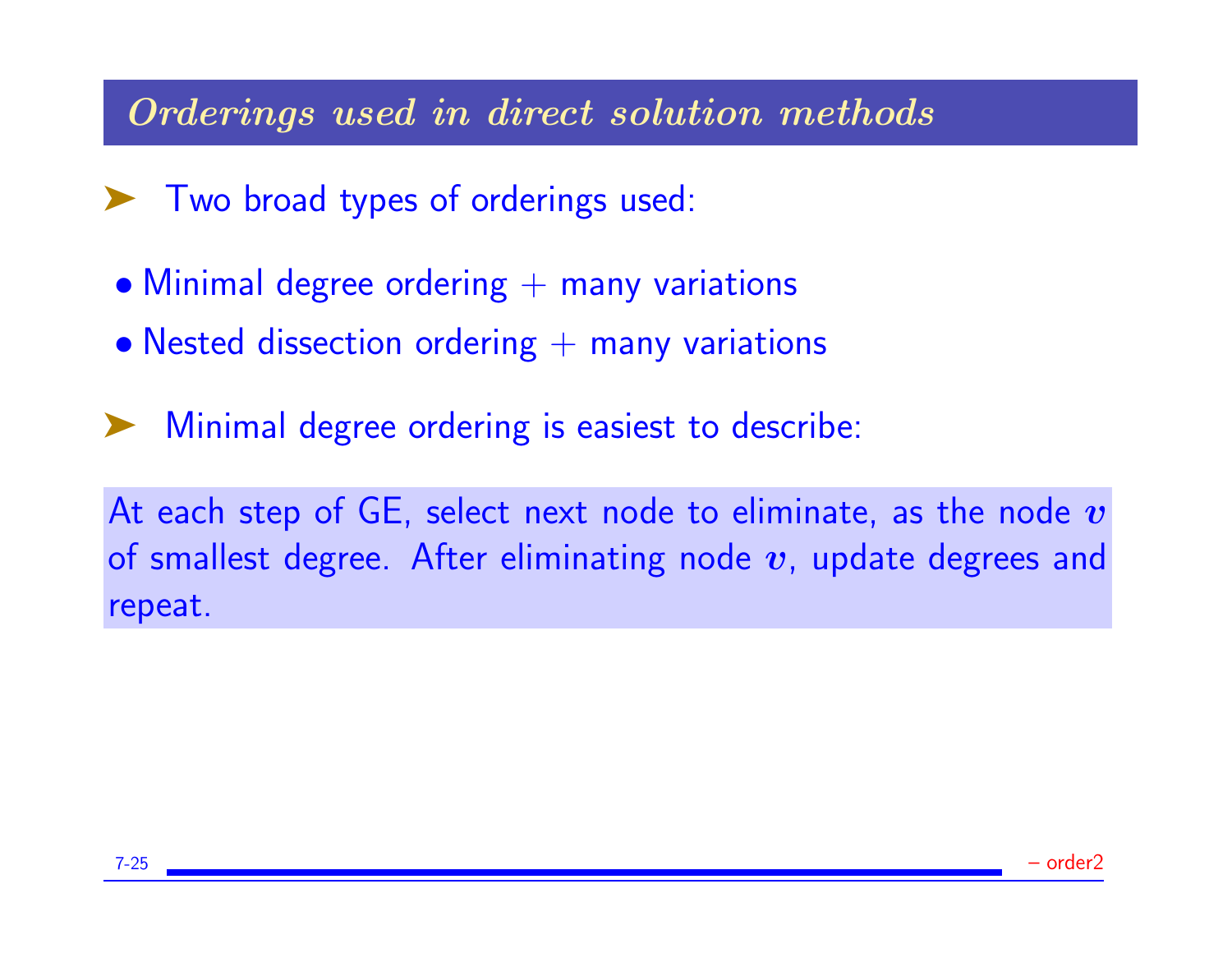## Minimal Degree Ordering

At any step  $\boldsymbol{i}$  of Gaussian elimination define for any candidate pivot row  $\boldsymbol{j}$ 

$$
Cost(j)=(nz_c(j)-1)(nz_r(j)-1) \Big|
$$

where  $nz_c(j)$  = number of nonzero elements in column j of 'active' matrix,  $nz_r(j)$  = number of nonzero elements in row j of 'active' matrix.

 $\blacktriangleright$  Heuristic: fill-in at step j is  $\leq cost(j)$ 

▶ Strategy: |select pivot with minimal cost.

- ➤ Local, greedy algorithm
- ► Good results in practice.

7-26 – order2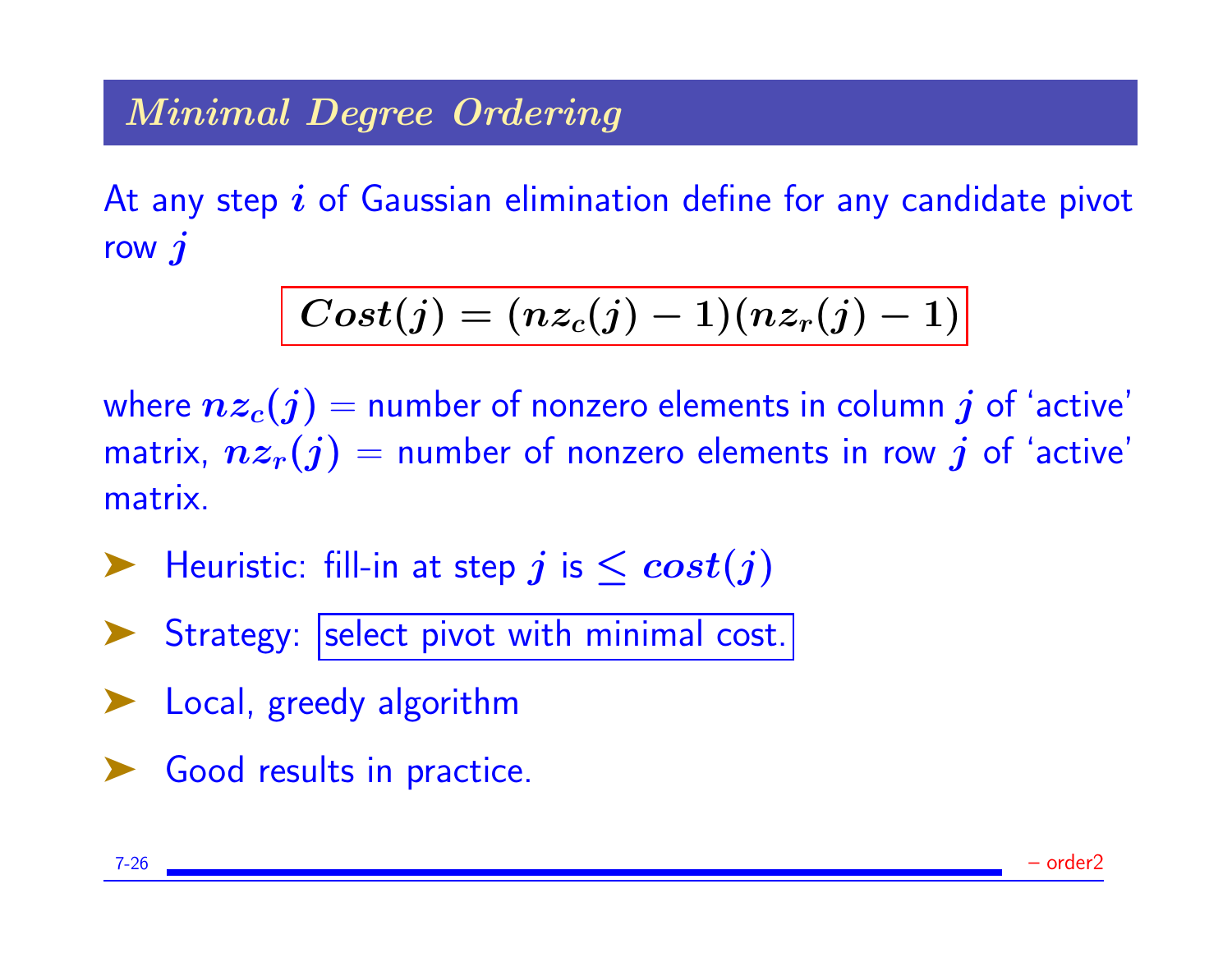#### Many improvements made over the years

• Alan George and Joseph W-H Liu, THE EVOLUTION OF THE minimum degree ordering algorithm, SIAM Review, vol 31 (1989), pp. 1-19.

| Min. Deg. Algorithm              | <b>Storage</b> | Order.          |
|----------------------------------|----------------|-----------------|
|                                  | (words)        | time            |
| Final min. degree                | 1,181 K        | 43.90           |
| Above w/o multiple elimn.        | 1,375 K        | 57.38           |
| Above $w/o$ elimn. absorption    | 1,375 K        | 56.00           |
| Above $w/o$ incompl. deg. update | 1,375 K        | 83.26           |
| Above w/o indistiguishible nodes | 1,308 K        | 183.26          |
| Above $w/o$ mass-elimination     |                | 1,308 K 2289.44 |

Results for a  $180 \times 180$  9-point mesh problem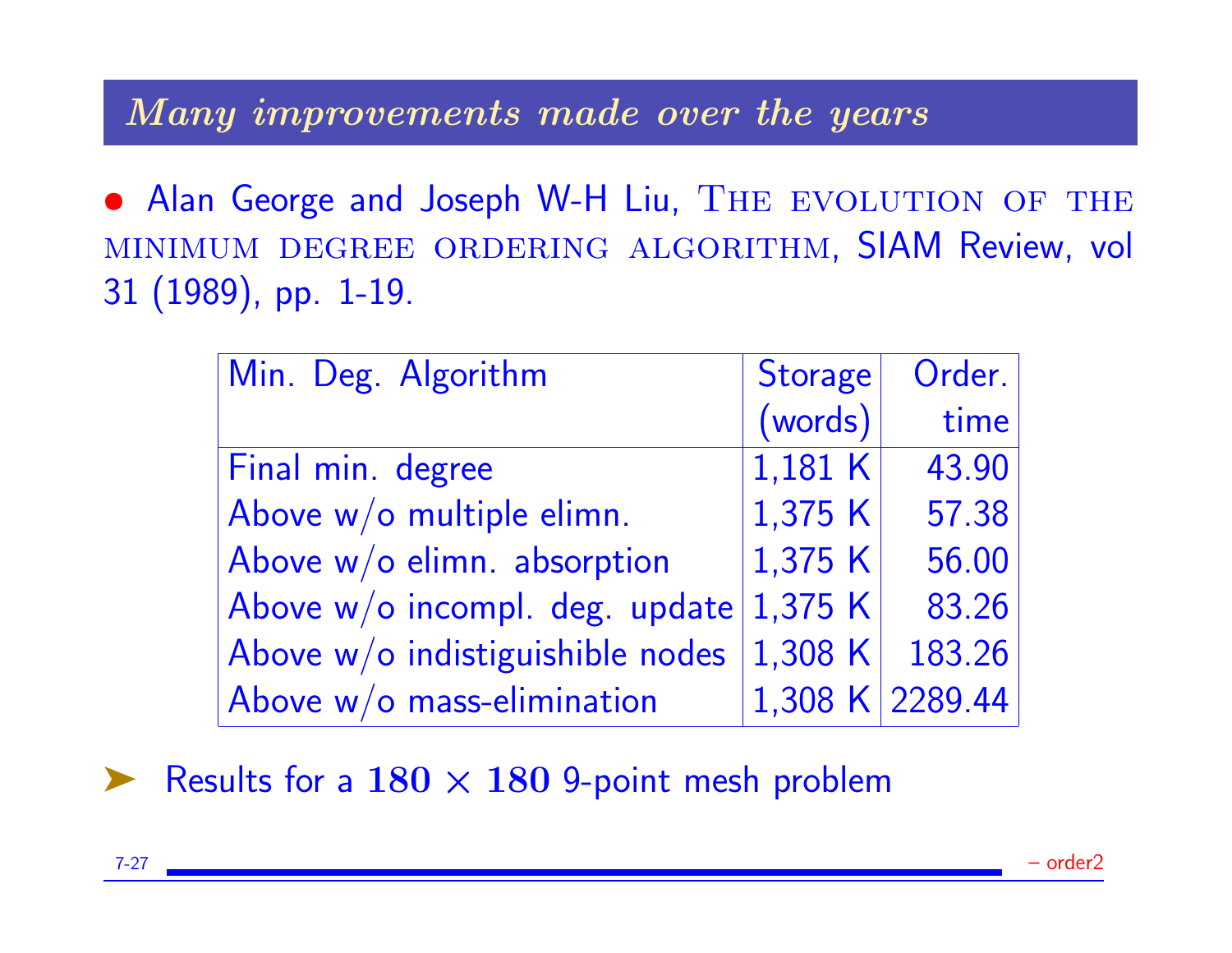➤ Since this article, many important developments took place.

In particular the idea of "Approximate Min. Degree" and and "Approximate Min. Fill", see

• E. Rothberg and S. C. Eisenstat, NODE SELECTION STRATEgies for bottom-up sparse matrix ordering, SIMAX, vol. 19 (1998), pp. 682-695.

• Patrick R. Amestoy, Timothy A. Davis, and lain S. Duff. AN Approximate Minimum Degree Ordering Algorithm. SIAM Journal on Matrix Analysis and Applications, 17 (1996), pp. 886-905.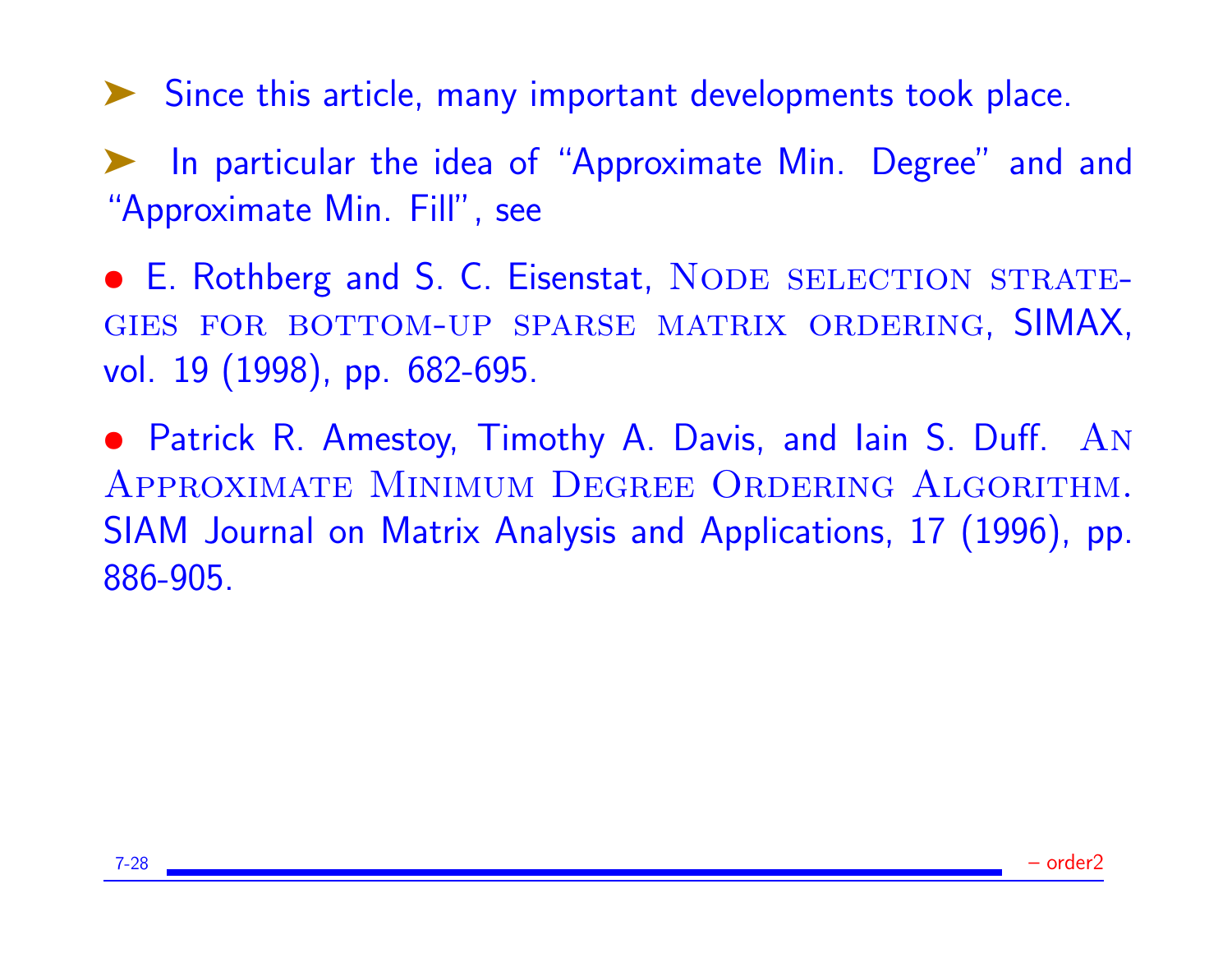## Practical Minimal degree algorithms

# First Idea: Use quotient graphs

- \* Avoids elimination graphs which are not economical
- \* Elimination creates cliques
- \* Represent each clique by a node termed an element (recall FEM methods)
- \* No need to create fill-edges and elimination graph
- \* Still expensive: updating the degrees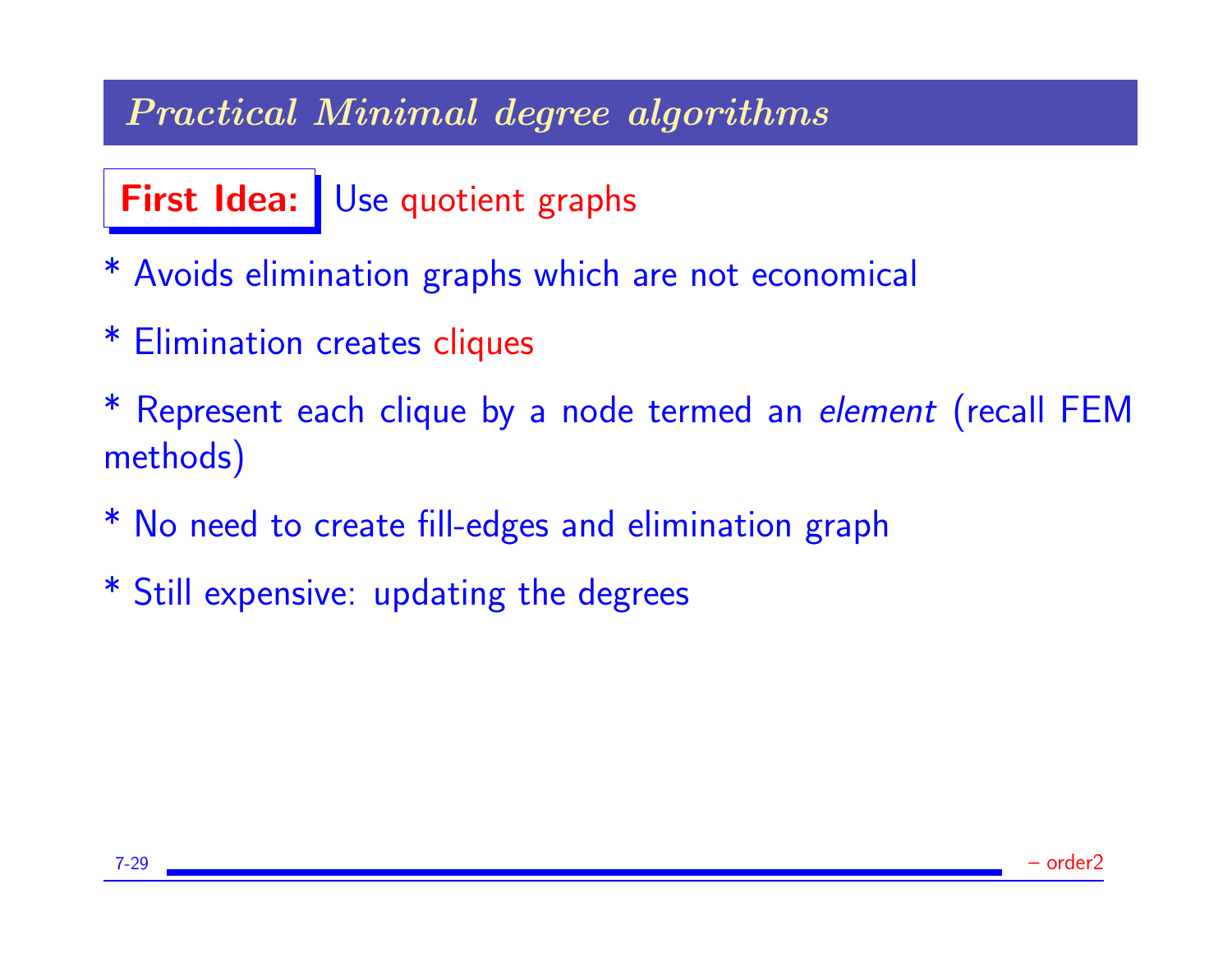# Second idea: | Multiple Minimum degree

Many nodes will have the same degree. Idea: eliminate many of them simultaneously –

\* Specifically eliminate independent set of nodes with same degree.

Third idea: Approximate Minimum degree

- \* Degree updates are expensive –
- \* Goal: To save time.

\* Approach: only compute an approximation (upper bound) to degrees.

\* Details are complicated and can be found in Tim Davis' book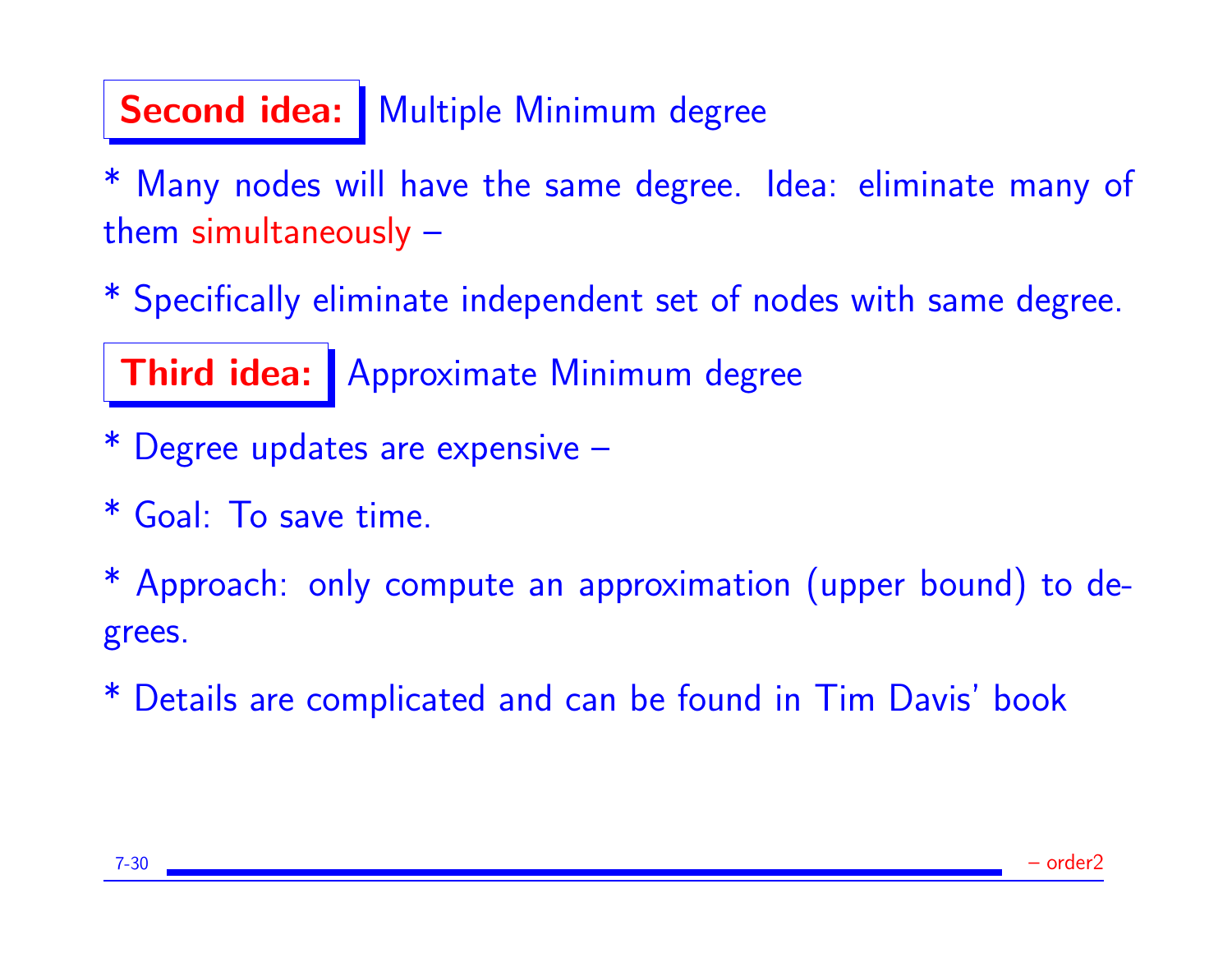### Nested Dissection Reordering (Alan George)

- ➤ Computer science 'Divide-and-Conquer' strategy.
- Best illustration: PDE finite difference grid.

➤ Easily described by using recursivity and by exploiting 'separators': 'separate' the graph in three parts, two of which have no coupling between them. The 3rd set ('the separator') has couplings with vertices from both of the first 2 sets.

➤ Key idea: dissect the graph; take the subgraphs and dissect them recursively.

➤ Nodes of separators always labeled last after those of the parents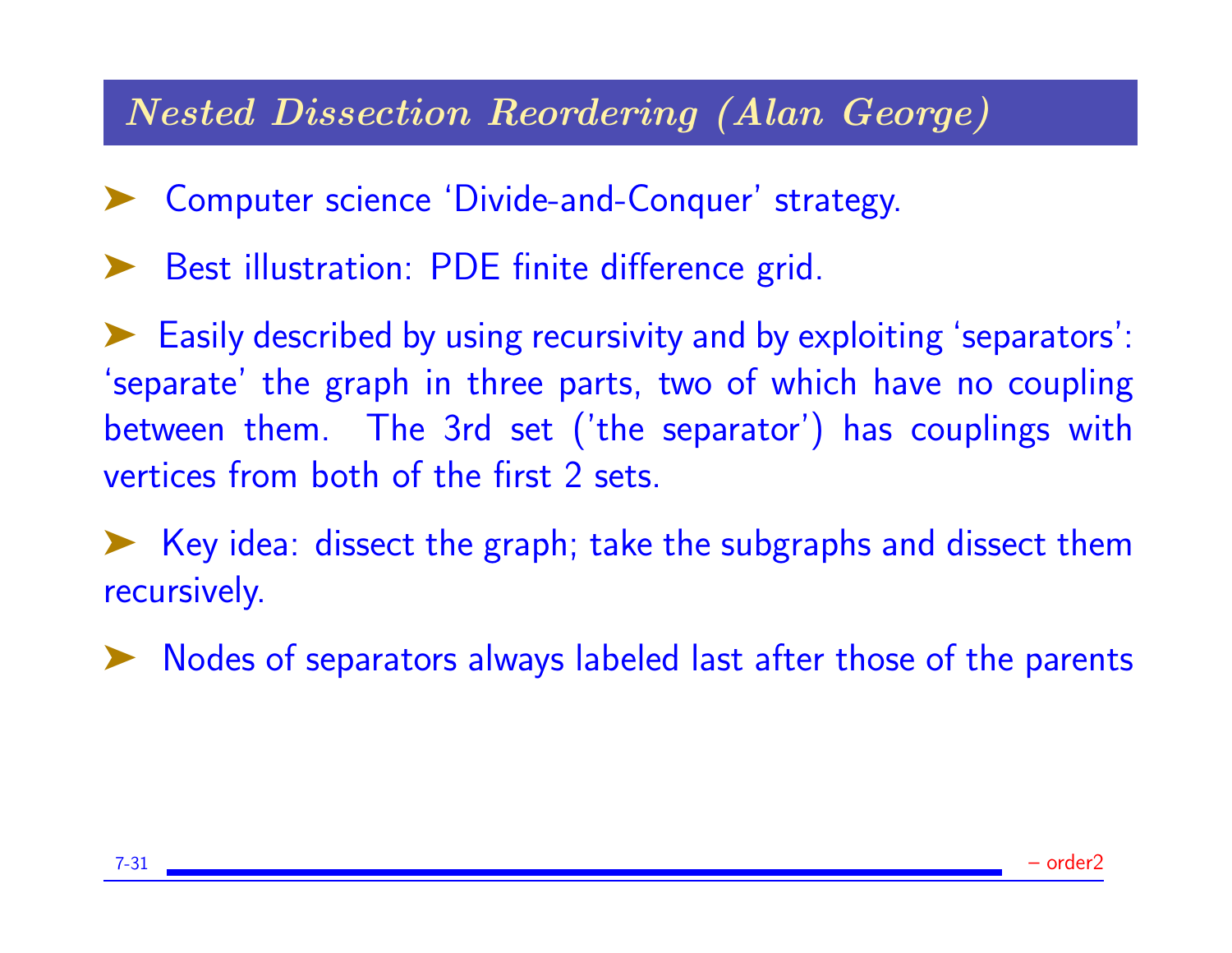#### Nested dissection ordering: illustration



For regular  $n \times n$  meshes, can show: fill-in is of order  $n^2 \log n$ and computational cost of factorization is  $O(n^3)$ 

 $\sqrt{4}$  How does this compare with a standard band solver?

7-32 – order2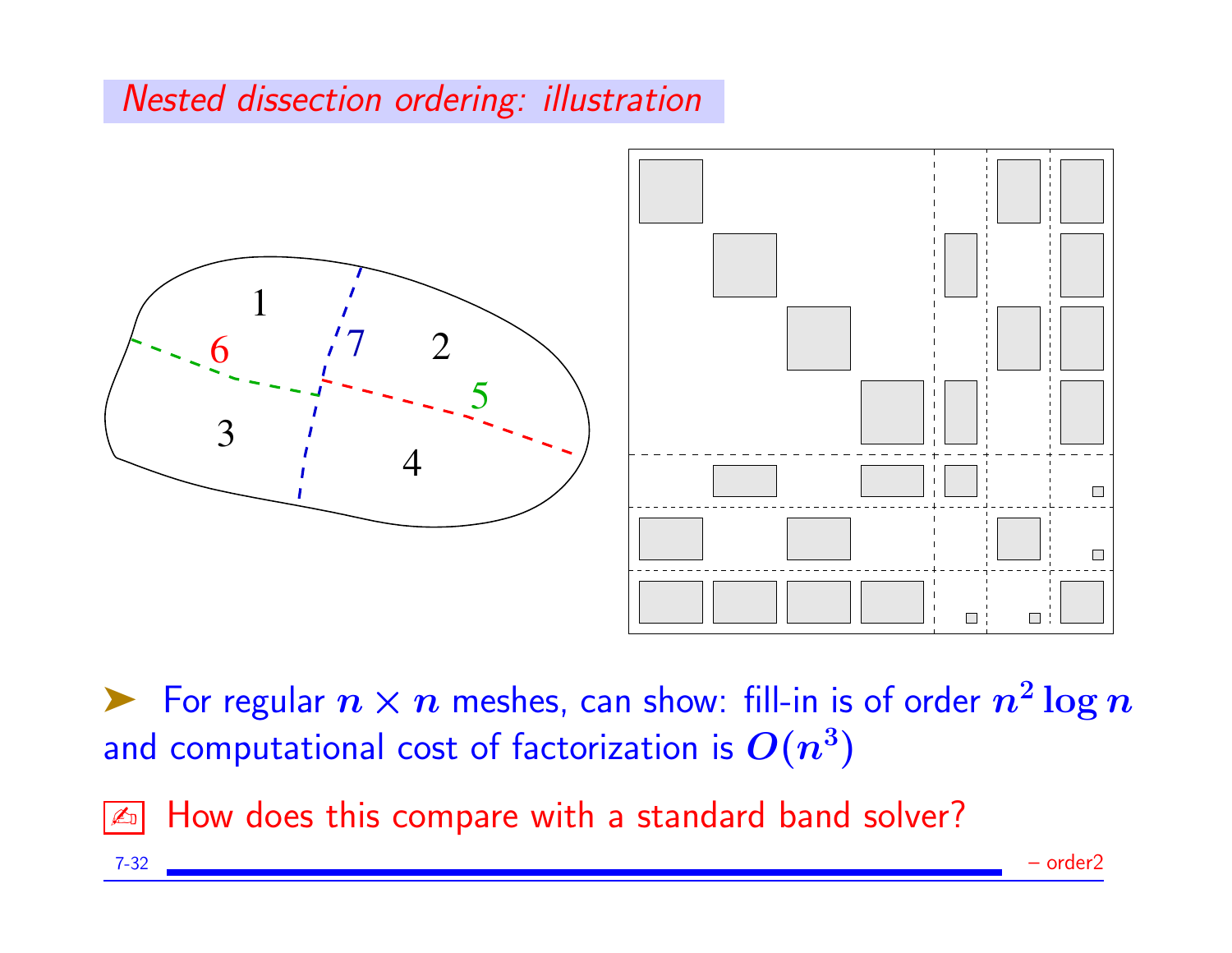## Nested dissection for a small mesh

## Original Grid

#### First dissection

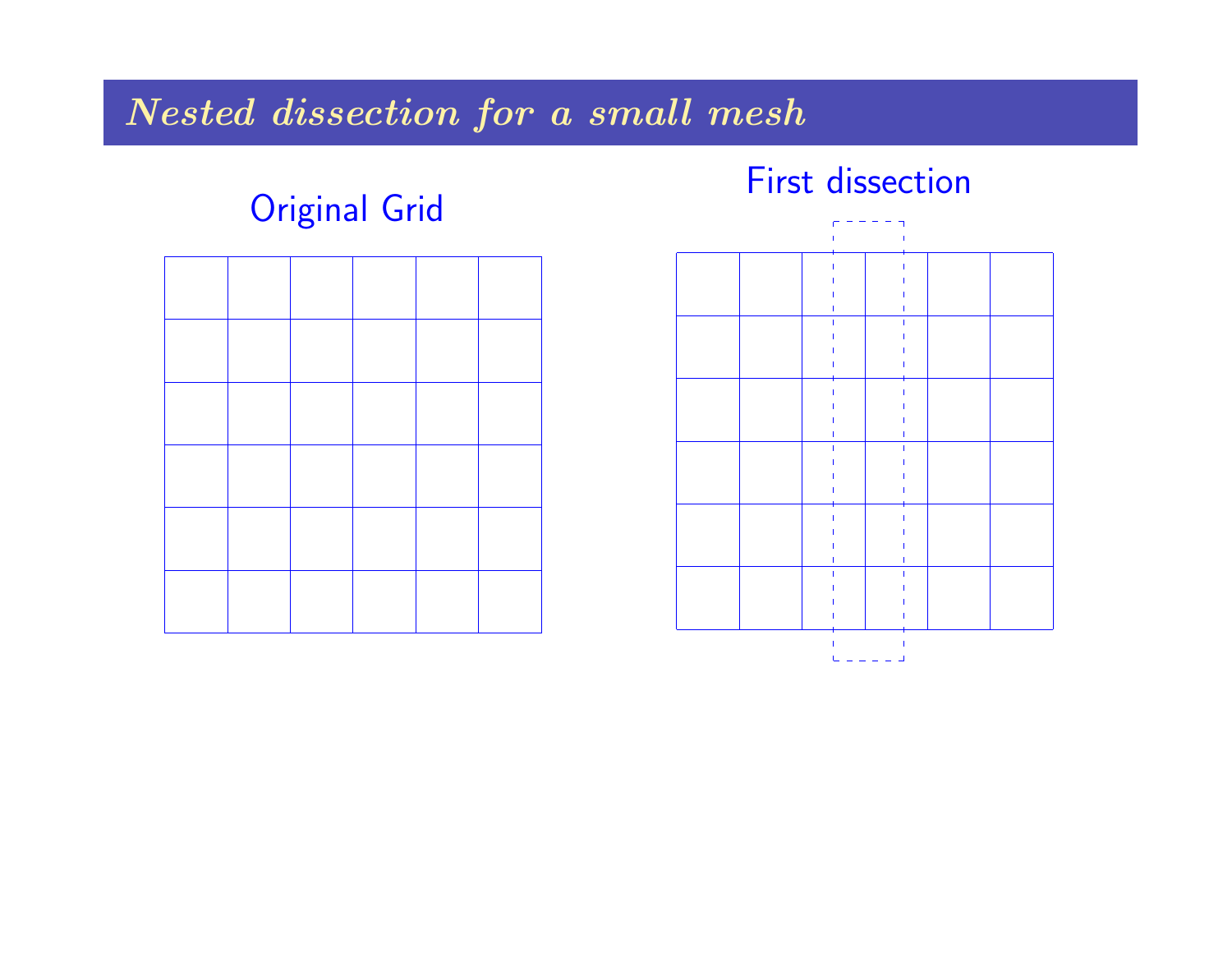#### Second Dissection **Third Dissection**





7-34 – order2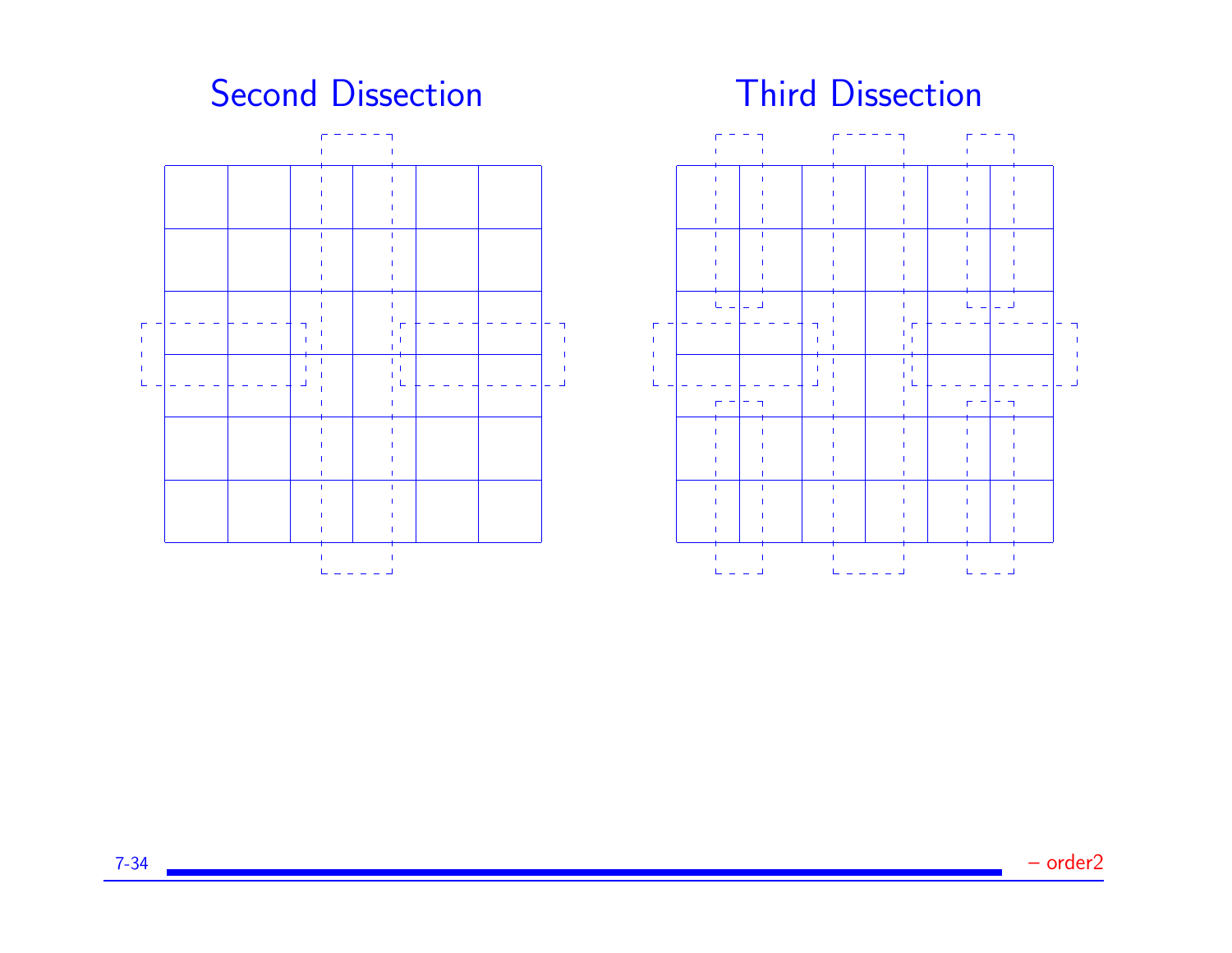Nested dissection: cost for a regular mesh

**Example 1** In 2-D consider an  $n \times n$  problem,  $N = n^2$ 

 $\blacktriangleright$  In 3-D consider an  $n \times n \times n$  problem,  $N = n^3$ 

|              | $2-1$         | $3-1$        |
|--------------|---------------|--------------|
| space (fill) | $O(N \log N)$ | $O(N^{4/3})$ |
| time (flops) | $O(N^{3/2})$  | $O(N^2)$     |

Significant difference in complexity between 2-D and 3-D